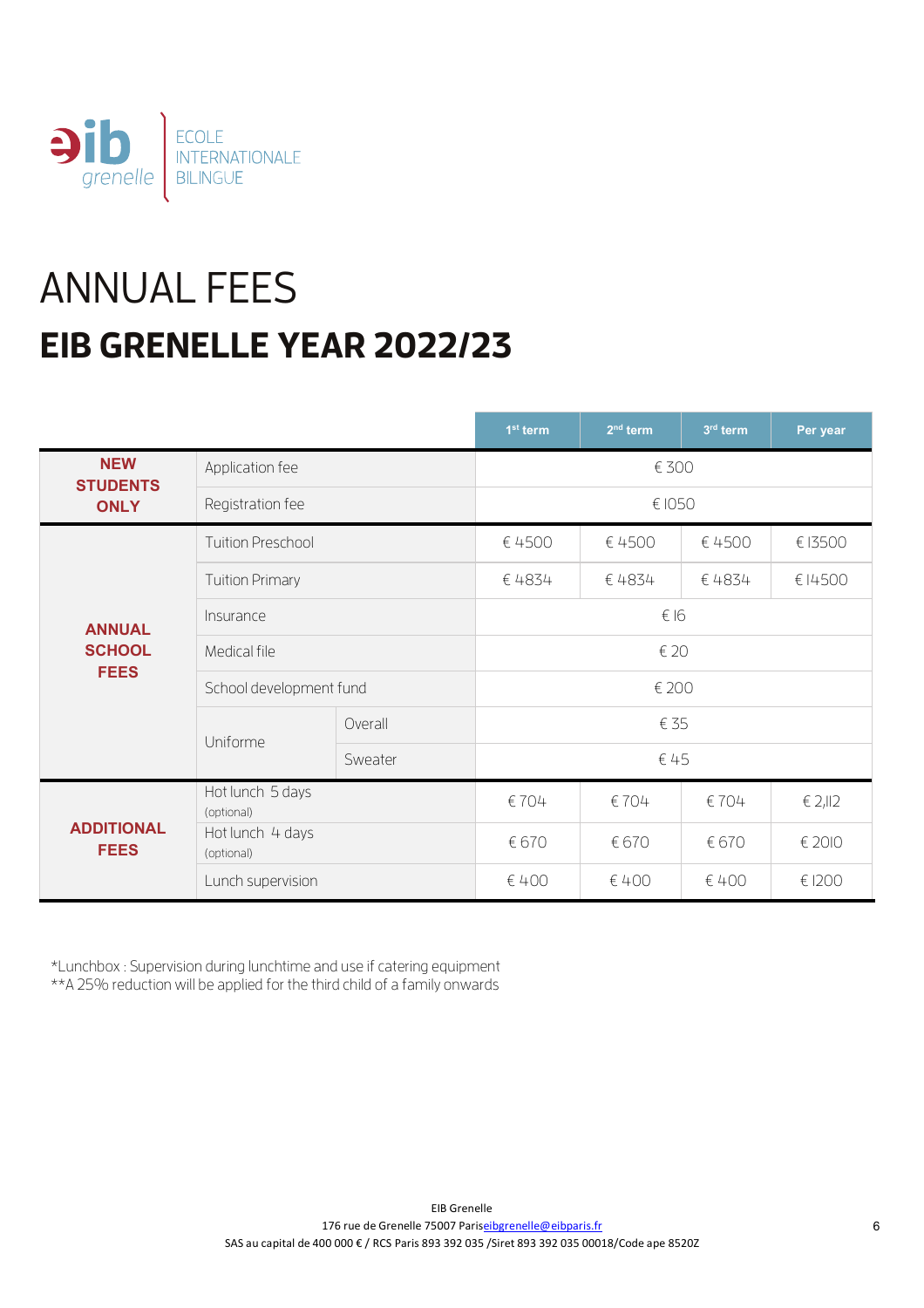

# **EIB Grenelle Terms of Payment Academic year 2022/2023**

*This note is aimed to specify the Terms of Payment of the tuition of your child at EIB Grenelle*

| Student name: | <b>Student first name:</b> | <b>Grade for 22-23:</b> |
|---------------|----------------------------|-------------------------|
|               |                            |                         |

#### **PREAMBLE**

These Terms of Payment apply to: EIB GRENELLE, located 176 rue de Grenelle, 75007 Paris run by the company EIB GRENELLE, SAS, with a capital of 400 000 Euros, registered at the RCS of Paris under the number 893 392 035, located at 76rue Saint-Lazare, 75009 PARIS, hereafter called "EIB" or "School".

Any enrollment or re-enrollment is subject to the approval of these Terms of Payment, which constitute the EIB's General Conditions of Service (hereafter GCS) and which the Family (hereafter "Family") declares that they accept expressly and unreservedly.

Any enrollment or re-enrollment therefore entails adherence to these Terms of Payment.

In compliance with the current Terms of Payment, these GCS are systematically shared to every Family before enrollment or re-enrollment and, at the latest, concomitantly with the latter. They shall remain applicable until the date when the student has left EIB.

The School reserves the right to adapt or modify these Terms of Payment at any time. The information contained in our presentation documents, as well as information, advice and opinions given by our teachers or representatives are therefore of an indicative value.

#### **1. SERVICES PROVIDED**

The above mentioned EIB Grenelleis a secular private school.

It offers the services mentioned herebelow:

- Education of the student, according to their age and level
- Catering, childcare and after-school tuition, if applicable
- All teaching offers including support, follow-up and individual learning support
- Distance learning
- All other learning activities, training or services offered by EIB inside or outside the School

#### **2. ENROLLMENT**

#### **2.1 Terms and conditions of admission**

Unless in the event of re-enrollment, an agreement of the services offered by the School will take place only after communication of our fees and express acceptance of these in writing by the Family upon enrollment.

The enrollment of a new student is confirmed by two cumulative conditions, namely the sending of the enrollment form to the Family on one hand and, on the other, payment made by the Family for:

- Application fees
- Registration fees
- Tuition fees for the first quarter (payment on account to be deducted from the invoice sent in September)
- The letter of engagement from a third party (company, embassy, etc.) if the parents/guardians are not responsible for paying the student's school fees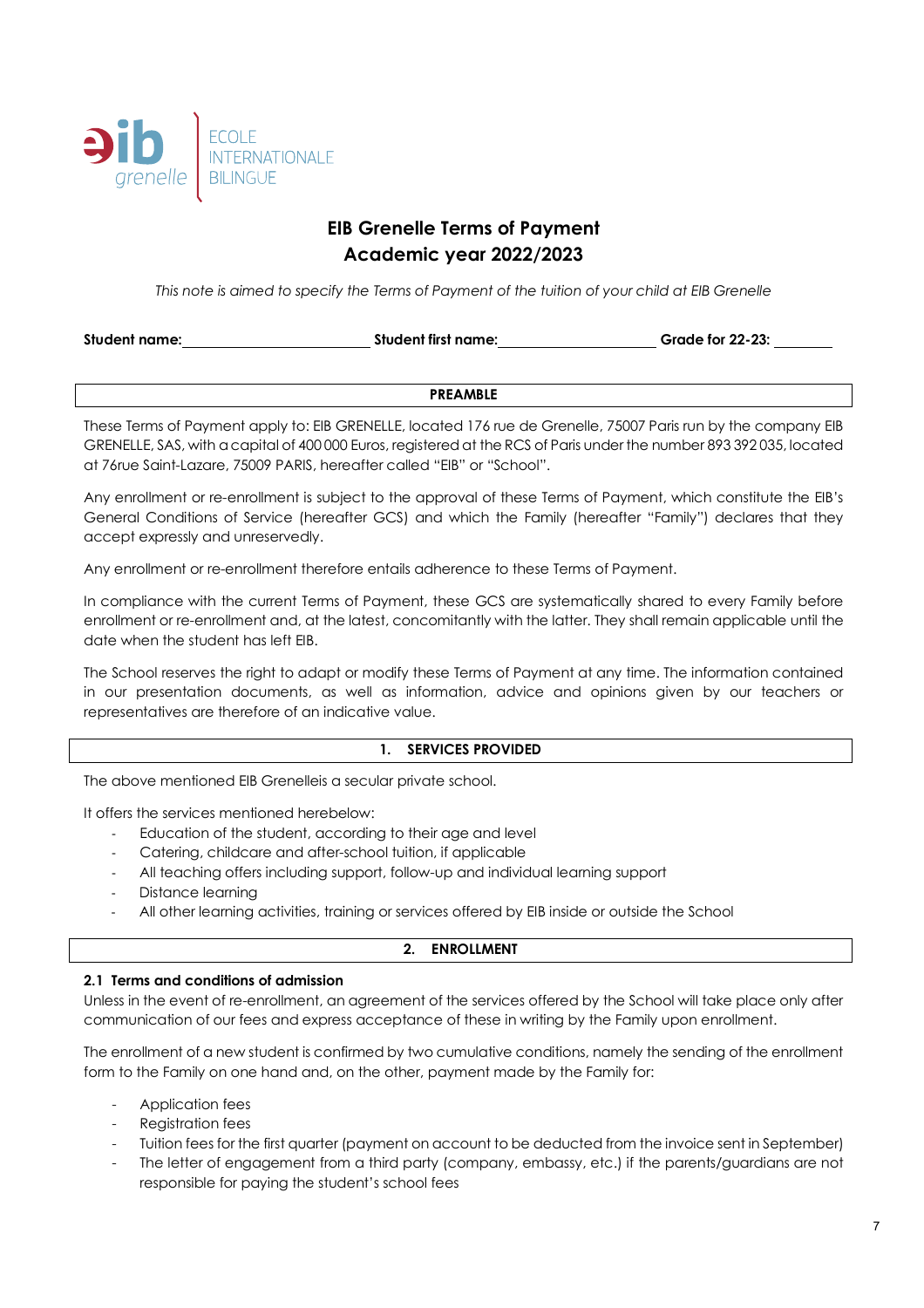Enrollment implies that the Terms of Payment applicable at EIB have been strictly approved by the Family and school fees of the present school year sent to the Family before enrollment have also been strictly approved by the Family.

The student shall be enrolled at least for one school year. The School reserves the right to refuse one or several enrollments if a legitimate reason exists.

Annual school fees shall be prorated for students entering the School when the academic year 2022/2023 has already started. However, Full month will be charged no matter when the student has joined the School. For students leaving the School during the school year, all quarters (terms) started shall be fully paid.

# **2.2 Payment clauses in case of cancellation**

If the Family wishes to cancel the enrollment of a student after their admission, the Family must inform the School as soon as possible with a recorded delivery letter to be sent to the following address: EIB Paris - Services Administratifs et Comptables, 76-78 Rue Saint Lazare – 75009 Paris.

Consequences in case of cancellation:

- Application and registration fees shall not be refunded;
- If you have cancelled your child's enrollment, the application and registration fees paid will be valid for two years, for the academic years 2022-2023 and 2023-2024. However, the School will be able to apply an increase in application and registration fees for the year 2023-2024;
- Reimbursement of down-payment of the tuition fees is possible if the School has been informed of the cancellation by **recorded delivery letter 15 calendar days after the admission date of the student (date indicated on the admission letter).**

If the cancellation of the admission has occurred after 15 calendar days from the admission date of the student, payment shall not be refunded.

#### **3. RE-ENROLLMENT**

#### **3.1 Re-enrollment from 2022-2023**

Re-enrollment for the following year is automatic unless the Family has informed the School of the enrollment termination by recorded delivery letter **by the 15th December of the current school year at the latest.**

The re-enrollment fees (down payment to be deducted from the annual school fees), unless terminated in the forms stated above shall be invoiced to the Family during the second quarter of the current year.

A file containing the present Terms of Payment and the School fees will be sent to the Family at least one month before the above-mentioned deadline. Failure to terminate the contract before this deadline shall imply the approval of these Terms of Payment by the Family and approval of the school fees sent by EIB. The final decision will be made by the Head of School at the end of the year.

#### **Failure to pay the re-enrollment deposit, and/or if your balance is overdue, would mean that we cannot guarantee your child's place in the school.**

#### **3.2 Specific cases of cancellation of re-enrollment from 2022-2023**

In the particular cases mentioned hereinafter, re-enrollment fees reimbursement shall be possible before deadline stated in the above article 3.1:

- Course chosen by the School for the student which is not available within an EIB school.
- The Family does not approve the decision of the School taken in June for their son/daughter to repeat the year. To get re-enrollment fees reimbursed, the Family must notify the School of their disapproval and cancellation of re-enrollment by recorded delivery letter, with acknowledgement of receipt before 29th June, to the following address: *EIB Services administratifs et comptables* (76/78, rue Saint-Lazare – 75009 Paris).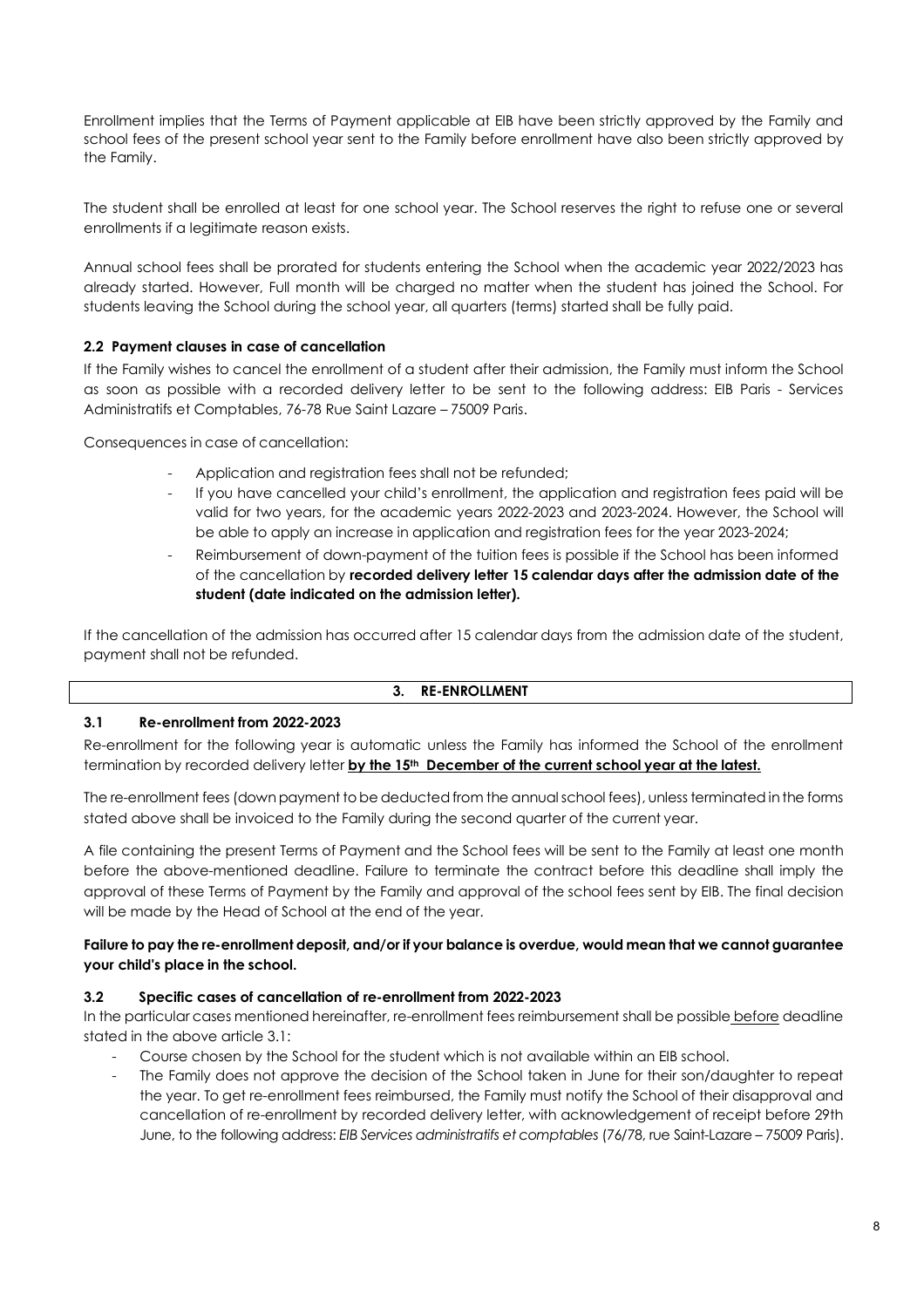#### **3.3 Grade repetition**

If a student has to repeat a year, the Family acknowledges they shall be invoiced on the basis of the rates applied by EIB for the relevant school year.

EIB does not provide specific rates for students who are repeating a year.

If a student and their parents have approved grade repetition suggested by EIB after the cancellation deadline stated in the above article 3.4, the Family shall be invoiced according to the basis of the school fees and reenrollment that were sent to the Family by the School one month before the above-mentioned deadline and shall not be able to contest this payment.

If the Family does not approve the decision of the School taken in June for their son/daughter to repeat the year, then to get re-enrollment fees reimbursed, the Family must notify the School of their disapproval and cancellation of re-enrollment by recorded delivery letter, with acknowledgement of receipt before 29th June 2022, to the following address: EIB Services administratifs et comptables (76/78, rue Saint-Lazare – 75009 Paris).

The refusal of grade repetition must be notified by 29th June of the current school year. This time limit is stipulated under penalty of foreclosure of contract, that is to say that its non-compliance will automatically render inadmissible any request for late refusal with the contractual and legal consequences related thereto, in particular in terms of invoicing as foreseen.

#### **3.4 Guidance**

All educational guidance suggested by the School and accepted by the Family before the cancellation deadline stipulated in article 3.1 above will be invoiced on the basis of the School and re-enrollment fees forecast in the rates communicated to the Family by the School one month before the above-mentioned deadline without the Family being able to dispute this.

In the event of a refusal of the Family to follow the guidance suggested by the School after the above-mentioned deadline, the contract will be legally terminated and the Family shall be refunded the School and re-enrollment fees if these have already been paid.

In the same way, if a switch to a curriculum that is not taught at EIB Paris has been decided by the School after the above-mentioned deadline, the contract will be legally terminated and the Family shall be refunded the School and re-enrollment fees if these have already been paid.

#### **4. ANNUAL SCHOOL FEES**

#### **4.1 Mandatory Tuition and Fees**

School fees consist of file examination fees for new admissions, registration fees which guarantee enrollment/reenrollment of the student and the annual tuition fees.

The services offered by EIB are provided with the fees applicable on the day of enrollment or re-enrollment in accordance with the price list sent to the Family before enrollment or re-enrollment.

The other compulsory fees are the school development fund, the medical record and the school insurance (if the Family has not provided a certificate from its insurer at the latest on the day of return).

For families with 3 or more children enrolled, a 25% discount applies on the registration fee and the tuition fees from the third child (not on the first two).

Rates at EIB are net since it is understood that the services provided by the School are not subjected to VAT.

#### **4.2 Catering and Other Optional Fees**

Catering fees are invoiced in addition to the school fees mentioned above at the rates indicated on the price list communicated by EIB to the Family before enrollment or re-enrollment. Out-of-school activities, internships, tailored support shall also be invoiced. With regard to catering costs, namely lunches in the cafeteria four times a week, they are subject to a separate tuition fee. However, the canteen is compulsory until the end of the school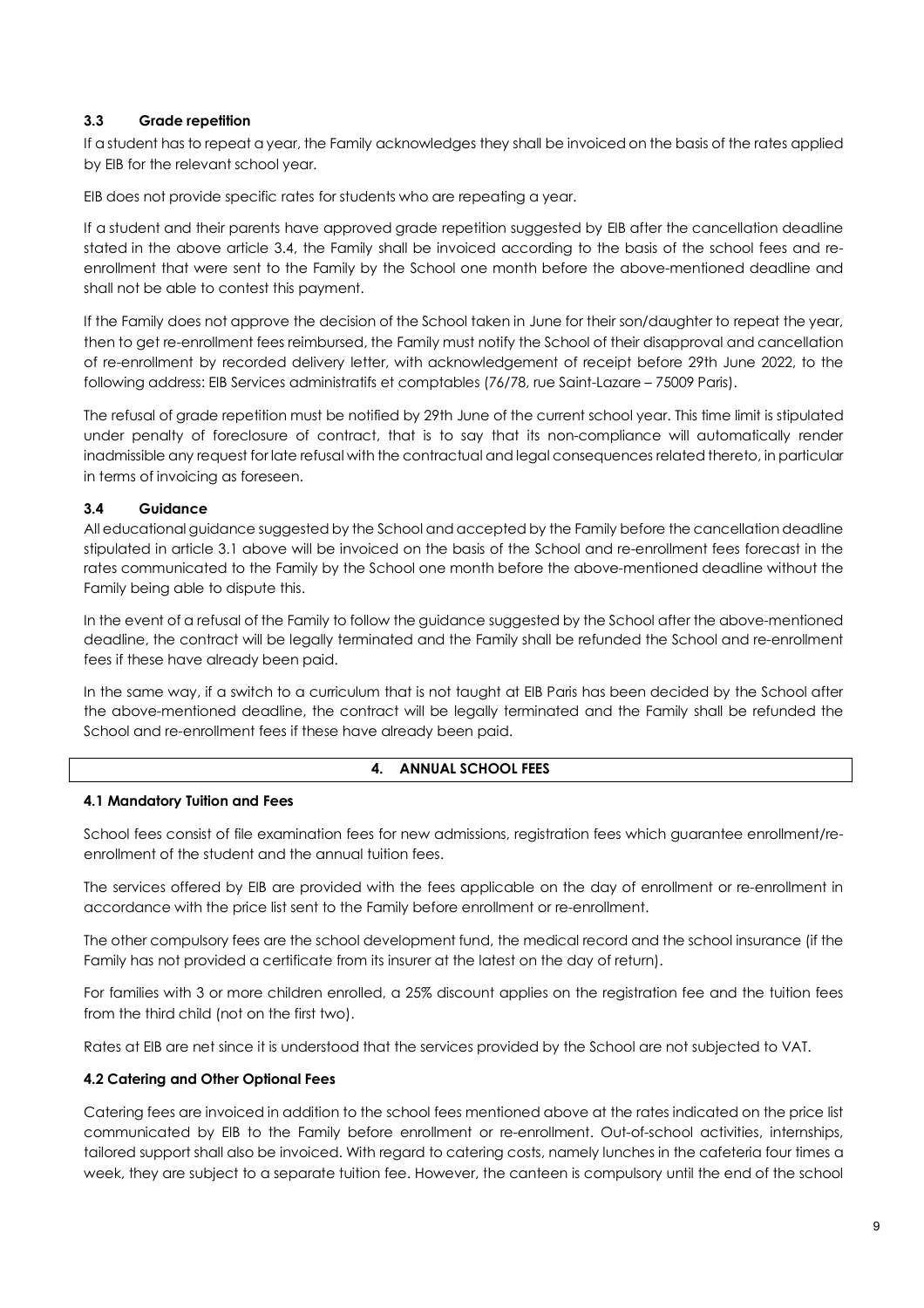year. These catering costs will therefore be invoiced, until the end of the school year in accordance with the procedures provided for in section 5.1 for compulsory school fees. The Family expressly acknowledges and accepts that the catering costs are not refundable, if the student is absent at the canteen, for whatever reason, and even if a medical certificate is provided by the Family.

#### **5. INVOICING – METHODS OF PAYMENT**

#### **5.1 Invoicing**

Invoicing is set up by the School following an annual scheme of payment.

The student is enrolled at EIB for the entire school year. School fees are invoiced to the Family at a rate of :

- An invoice for school fees in September
- An invoice for the optional fees by November at the latest.

For students joining EIB during the school year, annual school fees shall be invoiced as from the month the student joins the School, for which payment in full is due.

#### **5.2 Day-boarder**

The annual enrollment fees for the canteen or Lunch Supervision shall be invoiced by November at the latest in a single payment.

N.B. Fees for the canteen or the Lunch Supervision option are for the entire school year. However, if the Family wishes to change this subscription for specific reasons, the Family can send a letter or an email to: Services administratifs et comptables de l'EIB (76/78, rue Saint-Lazare – 75009 Paris) before the end of each period (before 20 November and 20 February). Every change of subscription shall be subjected to the previous approval of the Administration: administration@eibparis.fr

NB: School calendar:

| First term :                  | 2nd term $:$                 | 3rd term :                        |
|-------------------------------|------------------------------|-----------------------------------|
| 1st September – 30th November | 1st December – 28th February | 1 <sup>rst</sup> March - 3rd July |

#### **5.3 Methods of Payment**

The invoices of the School are payable, on receipt by the Family according to the following means of payment:

- By SEPA automatic debiting, from the 2022-2023 return according to the choices:

- 1 instalment to be drawn down: the 1st week of October
- 3 quarterly instalments: the 1st week of October 2022, January 2022 and March 2023
- Or 9 monthly payments: from the first week of October until the first week of June (In this case, an extra 75 Euros will be added to the annual invoice).

In case of re-enrollment, if the Family has opted for a payment by SEPA direct debit, the deposit referred to in article 3.1 of these GCS to be paid in order to confirm the re-enrollment will be automatically debited by the School at the time of re-enrollment.

Families who have not yet provided us with their bank details must return, completed, the SEPA form, accompanied by their bank details.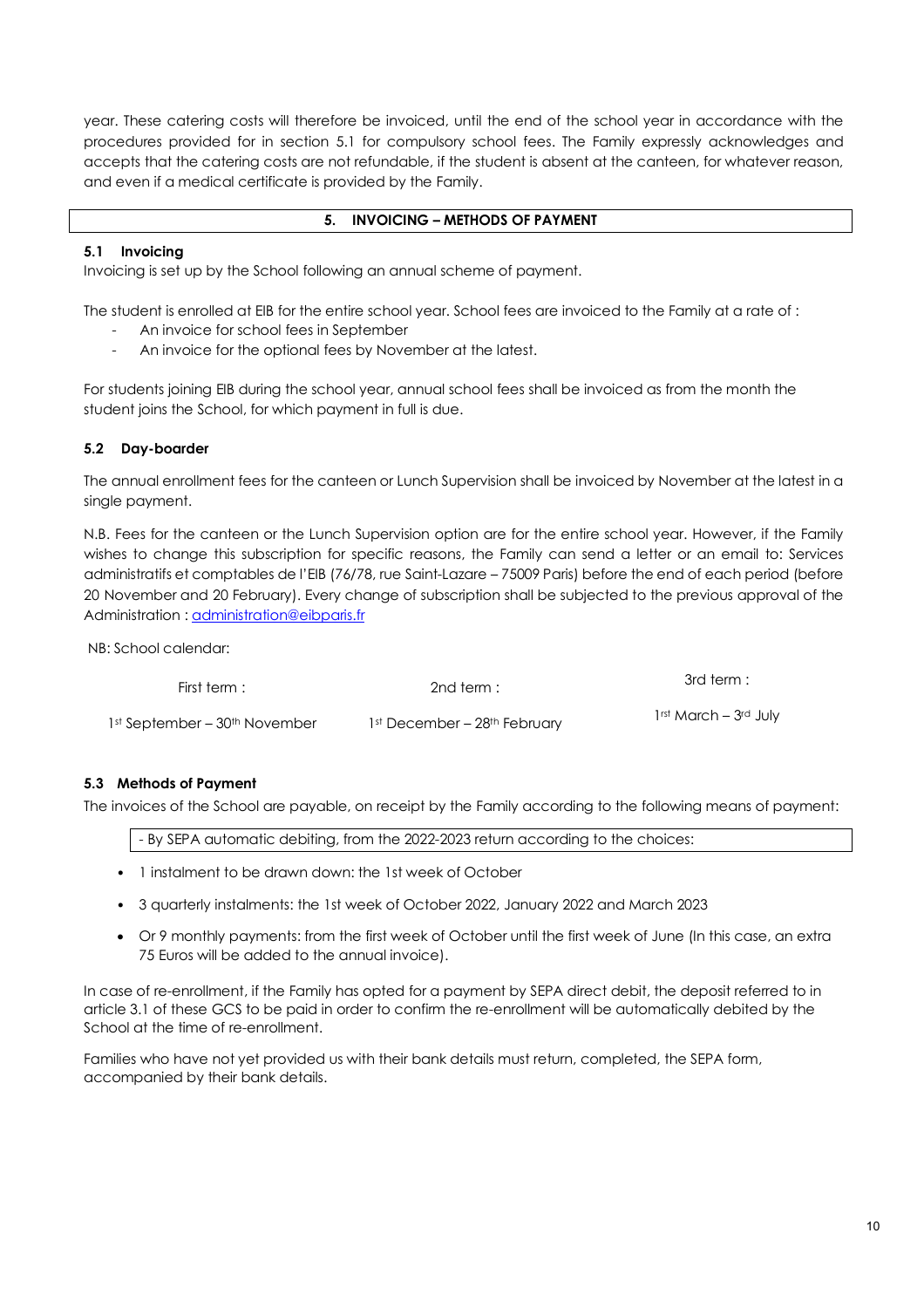SEPA debits should preferably be made from a bank account in France. However, SEPA debiting has been possible from:

- One of the European Union Member States of the euro area (Austria, Belgium, Cyprus (Greek part), Estonia, Finland, France, Germany, Greece, Ireland, Italy, Luxembourg, Malta, Netherlands, Portugal, Slovakia, Slovenia, Spain);
- The following European Union countries outside the euro area: Bulgaria, Croatia, Denmark, Hungary, Latvia, Lithuania, Poland, Czech Republic, Romania, Sweden,
- The EFTA countries (European Free Trade Association): Iceland, Liechtenstein, Norway, Switzerland,
- Principalities of Monaco, San Marino, and the United Kingdom

For transfers or levies from foreign banks, the costs will be borne by the client.

In case of rejection of a direct debit, the fees invoiced by our bank are added to the amount of the invoice which will then have to be paid by cheque or cash. In the event of the rejection of two consecutive levies, the levies are suspended and the remaining tuition fee payable is immediately payable.

- By bank transfer or cash, depending on your choice:

- 1 one-time transfer made the 1st week of October 2022
- 2 transfers made according to the following schedule: the 1st week of October 2022, and mid-January 2023.
- In cash, within the legal limit of €1,000 per invoice for French tax residents and €15,000 per invoice for foreign tax residents;
- By cheque or credit card only for the payment of the invoices corresponding to the following costs and activities, excluding any other activity: extracurricular activities/ holiday courses/ trips/ registration and reenrollment fees.

NB: School calendar:

| First term:                               | 2nd term:                    | 3rd term:                         |
|-------------------------------------------|------------------------------|-----------------------------------|
| 1st September – 30 <sup>th</sup> November | 1st December – 28th February | 1 <sup>rst</sup> March – 3rd July |

#### **5.4 Non-Payment of School Fees – Penalties and Interest for late Payment**

If the school fees have not been paid on the agreed dates, the late payment shall lead to a late payment penalty with a two-point increase from the legal interest rate and 10% of the unpaid invoice will be automatically deducted by the School with no formal notice.

In the event of non-payment on the agreed dates and after a formal demand sent under the Terms and conditions stated in article 6 of these GCS, the School reserves its right to no longer accept the student at school and to legally terminate the schooling contract.

In case of late payment, recovery fees will apply as follows:

- First reminder : Free
- Second reminder · Free
- Third reminder (formal notice) : 25 euros
- Notice by bailiff : 450 euros
- Failed direct debit or bounced check : 100 euros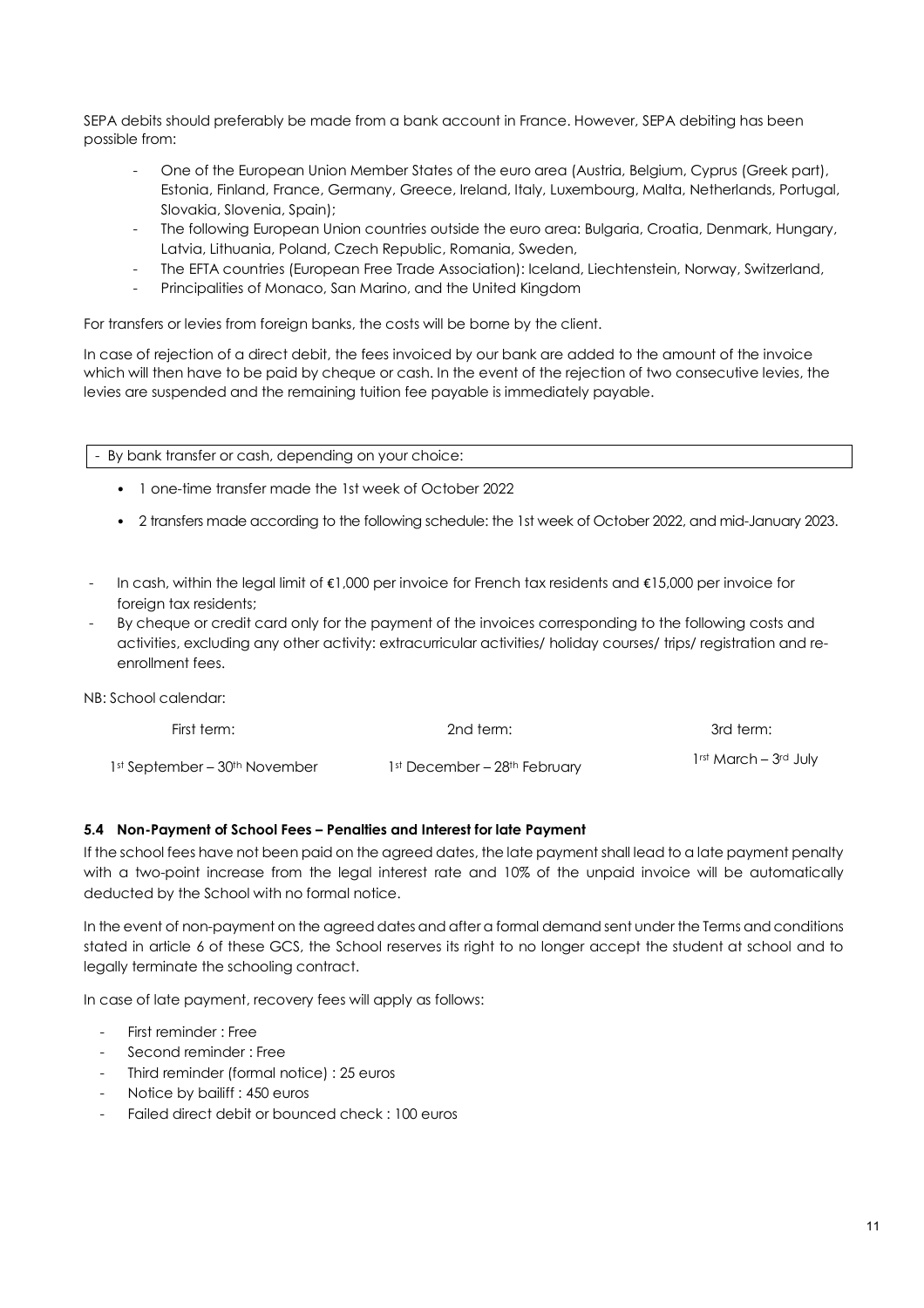In addition, the non-payment of an EIB invoice when it is due, shall lead to a demand for immediate payment of all the amounts owed to EIB by the Family, without prejudice to any further action EIB would be entitled to take against the Family.

#### **5.5 Early departure of the student**

If the student has to leave the School during the course of the school year, the parents must inform the General Management Department by recorded delivery letter, as early as possible before the date of departure. All tuition fees related to the complete current school term shall be invoiced. Optional fees shall be prorated.

#### **6. RESOLUTION FOR TERMINATION OF CONTRACT**

If the Family or the student:

- Fails to fulfil their obligation to pay as described in article 5 of these Terms of Payment
- Makes a false statement during the enrollment process
- Fails to comply with the school's discipline rules
- If the performance and the commitment of the student are not satisfactory
- Seriously undermines safety and the good running of the School
- Seriously fails to meet one of the requirements set out in these Terms of Payment,

The present schooling contract will be legally terminated if the Family has not acknowledged EIB's written formal notice to the Family by recorded delivery letter, in electronic or paper format, after more than 8 days after reception proof postmark of the first presentation of the recorded delivery.

# **7. INTELLECTUAL PROPERTY**

EIB remains the owner of all the rights of intellectual property regarding its teaching methods, studies, documents, books, designs, lessons, etc. carried out (even if these materials were created following a request of the Family) or used by its teachers to provide services to the Family. The Family shall not copy or use the aforesaid teaching methods, studies, documents, books, designs, lessons, etc. without prior written request for approval of EIB that may also require a financial compensation.

#### **8. RESPONSIBILITY**

Students remain under the responsibility and supervision of EIB when these services are being provided (i.e. faceto-face teaching, catering…), and in accordance with the applicable law. In addition to notwithstanding the aforesaid statements, each Family shall subscribe to a school insurance policy to cover risk of injury to a third party caused by the student, or risk of injury suffered by the student. It is expressly agreed that EIB is no longer responsible for the student whenthese services have been completed (end of school day following the timetable of each student). EIB shall no longer be responsible for risk of injury caused by a student or risk of injury suffered by a student once these services have been provided. Families are financially responsible in case of damage caused by their children on the School premises and facilities.

#### **9. INFORMATION AND FREEDOM – PERSONAL DATA**

In accordance with the consolidated law no 78-17 dated January 6th 1978 and the European Rules applied for the protection of individuals regarding the use of personal data and free circulation of these data 2016/279 dated 27<sup>th</sup> April 2016 ("GDPR"), it is reminded that the nominative and personal data requested from the Family or the student are necessary for the School to organise the education of its students. EIB treats the personal data of Families and students in the strictest confidentiality. At enrollment, only information necessary to efficiently organise education of its students and ensure diligent follow-up for each file. The collected personal data of the Family and student are essentially aimed for the internal use of EIB and good management of the School. The collection and processing of personal data aimed at the aforesaid statements are used for the legitimate interest of EIB and enable to execute the educational contract with no consent requirement of the Family or the student in question.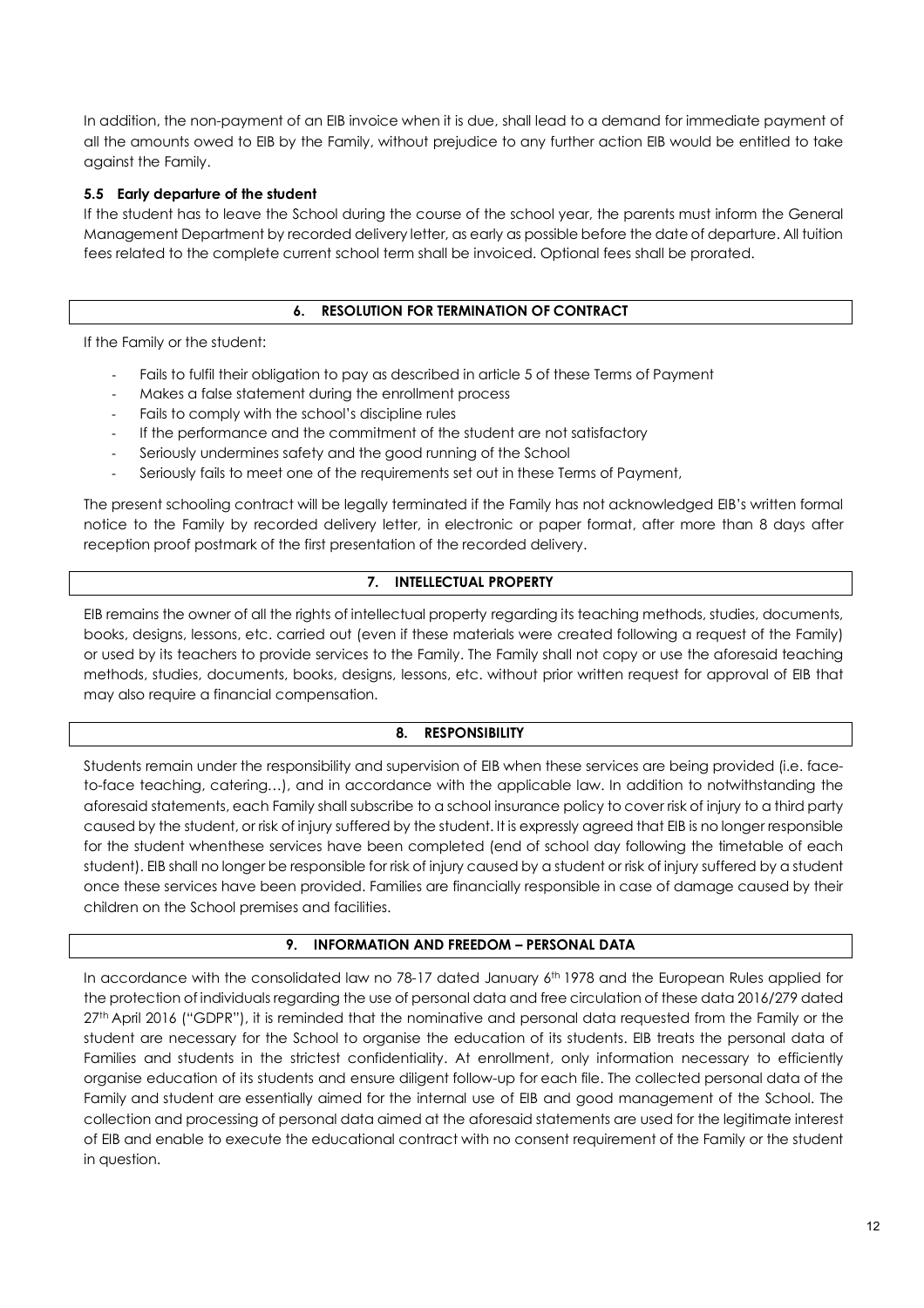In any case, the Family expressly approves and consents to the collection of personal data of themselves or the student of whom they are the guardian regarding the aforesaid purposes.

The collected personal data from the Family at enrollment and during the educational contract shall also be used to send to the Family offers or services from other educational establishments operating under the trade name of EIB or any other educational establishments from the Globeducate group.

#### **The Family expressly acknowledges and consents to the collection and processing of their personal data for commercial purposes, which means that only the parents' or guardian's personal data can be used for these purposes and that the student's personal data shall not be used or treated for these purposes.**

Collected personal data can be recorded by EIB on a secure server. It shall be kept by EIB when executing the contract and, after the end of the contract, for a maximum period of one year. EIB commits to the collection and processing of information and personal data in accordance with law no 78-17 dated January 6th and the European Rules for the protection of people regarding the use of personal data and free circulation of these data 2016/279 dated 27th April 2016 ("GDPR"). With regards to this, EIB states that necessary measures have been carried out to ensure protection and safety of the information of personal data in terms of data collection and processing.

EIB informs the Family they have a right to access, modify, correct, transfer, remove, delete, contest information and personal data about them or the student to whom they are the guardians and that they have a right to contest collection and processing of these data.

To put these rights into practice, the Family can write to the representative for the protection of personal data at EIB at the following email address: rapd.france@globeducate.fr

The School has a CCTV system for the safety of students, Families, teachers and belongings. Footage is kept for one month and may be viewed, in the event of an incident, by authorised staff or by the police. The Family may access their data as well as footage of themselves and request to have them deleted. They also have a right to contest or limit the processing of their data and footages.

To put these rights into practice or for any other question on data or footage processing, the Family may contact the representative for the protection of personal data at EIB at the above-mentioned email address.

Finally, the School is part of a group of private schools located in France and operating under the Globeducate banner (hereinafter referred to as the "Group"). In order to promote and make known the various establishments of the Group and their respective activities, but especially in the event that the School is complete or in the event of the Families' relocation, in order to be able to direct the Families to other establishments of the Group, The School shall, together with these other schools, share records and personal data collected. The School, together with the Group establishments with which it shares this data, assumes responsibility for the processing for the above-mentioned purposes.

To this effect and in accordance with Article 26 of the GDPR, the School and the Group's institutions have established, among themselves, an intra-group data-sharing agreement, which sets out in a transparent manner their respective obligations in order to ensure compliance with the requirements of the GDPR, in particular with regard to the exercise of the rights of the data subject and their respective obligations with regard to the disclosure of the information referred to in Articles 13 and 14 of the GDPR. This agreement – also available on our website ("Privacy policy") - shall include the identity and contact details of the establishments concerned by this sharing. This agreement is transmitted, concomitantly to these GCS, to the Families when they apply for registration. The Families expressly acknowledge that they have read this agreement and agree that their personal data will be shared between the Group's establishments for the purposes referred to above and defined in the aforementioned data-sharing agreement. The Family is informed that it has the right to revoke this consent at any time.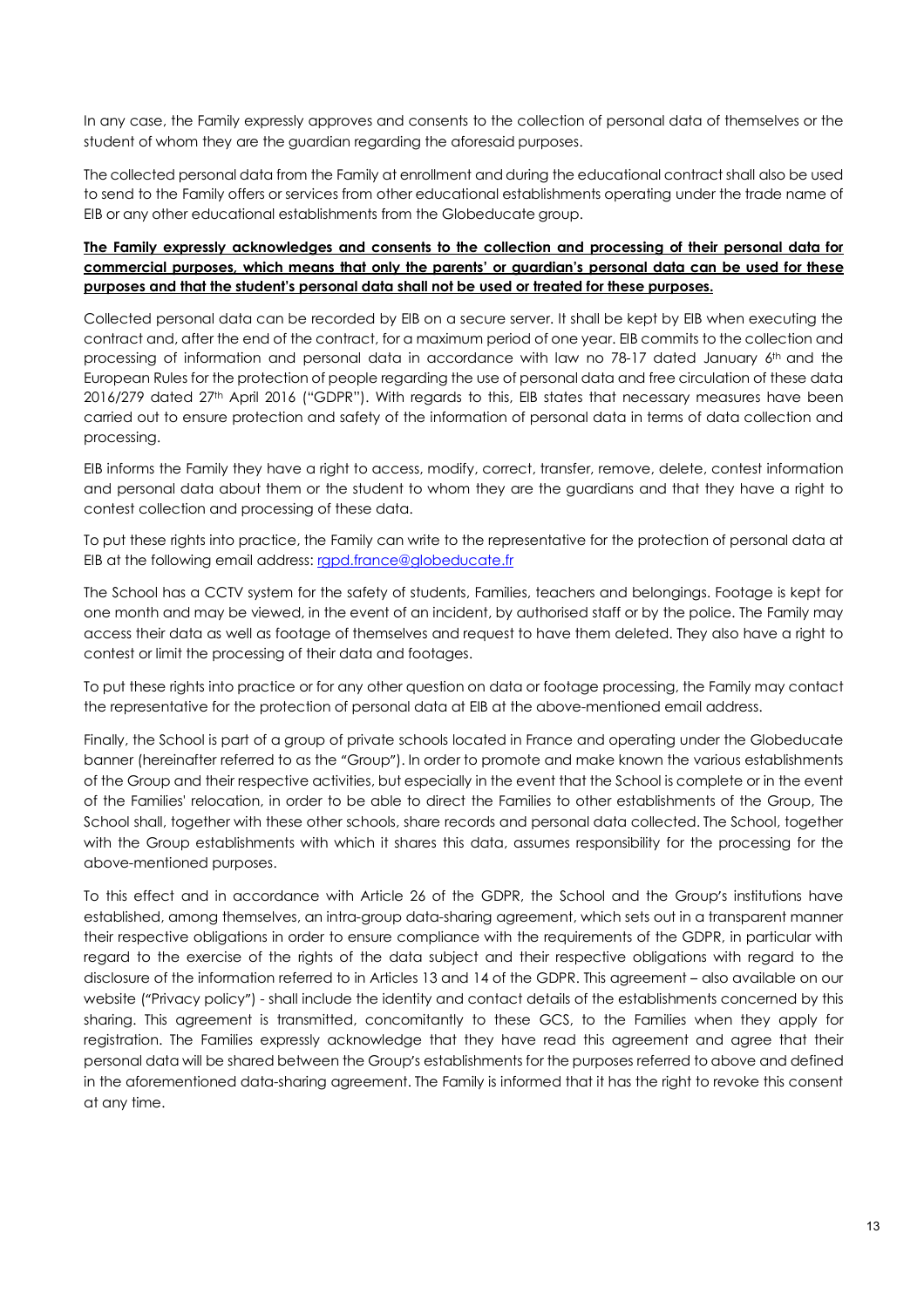#### **10. DISPUTES**

In accordance with article L111-1 of the Consumer Code, the Family is informed that they can contact a Consumer Ombudsman or a dispute resolution service in the event of a dispute. In accordance with provisions in article R. 616-1 of the Consumer Code, the Family can contact the Consumer Ombudsman at the details herebelow to come to an amicable settlement:

#### **Médiation-net consommation**

34, Rue des Epinettes 75017 PARIS Email: http://www.mediation-net-consommation.com/

If an amicable settlement fails, all disputes potentially arising from this contract regarding its validity, interpretation, execution, termination, consequences and repercussions shall addressed to the relevant court in accordance with the common law system.

#### **11. LANGUAGE IN THE CONTRACT – APPLICABLE LAW**

As an express agreement between both parties, these GCS are only governed by the French law. They are written in French. If these GCS have been translated into one or several languages, the French text shall be the only text applicable in the event of a dispute. When GCS are agreed between parties of different nationalities or executed totally or partially abroad, the law applicable to them remains the French law.

#### **12. MISCELLANEOUS**

If one of the parties has not requested strict application of these GCS or one of their provisions, this shall not be deemed a waiver to subsequently exercise one of the GCS terms.

If one or several statements in these GCS were to be declared null and void due to statutory or regulatory change, all the other statements would remain enforceable and valid, and the Parties shall provide as soon as possible similar statements that would also reflect their common intention.

| Please initial every page of these Terms of Payment |                                      |
|-----------------------------------------------------|--------------------------------------|
| <b>Financial representative 1 (mandatory)</b>       | Relationship with student            |
| <b>Surname</b>                                      |                                      |
|                                                     |                                      |
|                                                     | (With the words "read and approved") |
| <b>Financial representative 2 (mandatory)</b>       | Relationship with student            |
| Surname                                             |                                      |
|                                                     |                                      |
|                                                     | (With the words "read and approved") |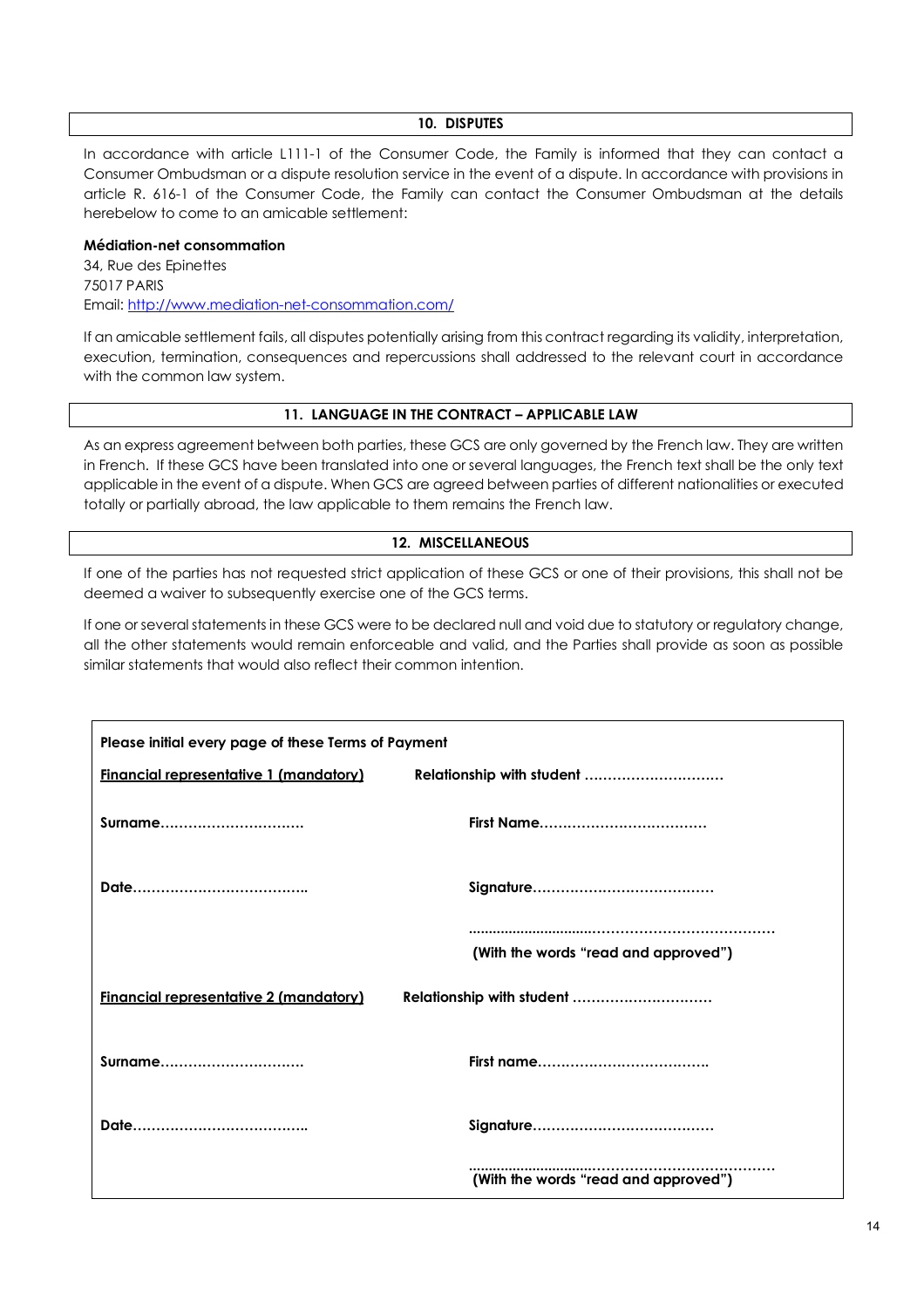

# **Règlement financier de l'EIB de Grenelle Année scolaire 2022/2023**

*Cette note vise à préciser les conditions financières de la scolarité de votre enfant à l'EIB.*

| Nom de l'élève : | Prénom de l'élève : | Classe pour 22-23 : |
|------------------|---------------------|---------------------|
|                  |                     |                     |

#### **PREAMBULE**

Le présent règlement financier s'applique à l'établissement scolaire : EIB GRENELLE situé 176 rue de Grenelle, 75007 Paris,lequel est exploité par la société EIB GRENELLE, SAS au capital de 400 000 € immatriculée au RCS de Paris 893 392 035, sis 76 rue Saint-Lazare, 75009 PARIS, 01.61.30.30.19 ci-après dénommée « EIB » ou « Ecole ».Toute inscription ou réinscription est soumise à l'acceptation du présent règlement financier, lequel constitue les «conditions générales de services » (ci-après « CGS ») de l'Ecole que la famille (ci-après « Famille ») déclare expressément accepter sans réserve.

Toute inscription ou réinscription emporte donc adhésion aux présentes CGS.

Conformément à la réglementation en vigueur, ces CGS sont systématiquement communiquées aux Familles, préalablement à l'inscription ou la réinscription et au plus tard concomitamment à cette dernière. Elles demeureront en vigueur jusqu'à la date à laquelle l'élève arrêtera de fréquenter l'Ecole.

L'Ecole se réserve le droit d'adapter ou de modifier à tout moment ce règlement financier. Les informations contenues dans nos documents de présentation, ainsi que les renseignements, conseils et avis donnés par nos enseignants, délégués et représentants, n'ont qu'une valeur indicative.

# **1. PRESTATIONS PROPOSEES**

L'Ecole est un établissement scolaire privé laïc dispensant un enseignement de la maternelle au collège.

Elle propose les prestations suivantes :

- enseignement scolaire dispensé à l'élève, selon l'âge et le niveau de l'élève, ainsi que, le cas échéant,
- restauration, garderie et études du soir
- tout enseignement dans le cadre de soutien, de suivi, d'accompagnement personnalisé,
- enseignement à distance
- tout autre enseignement, formation, prestations de services proposées par l'Ecole, que ces prestations se déroulent dans l'enceinte de l'établissement ou à l'extérieur.

#### **2. INSCRIPTION**

# **2.1. Conditions d'admission**

Sauf réinscription, l'accord sur les prestations proposées par l'Ecole n'est réputé parfait qu'après communication des tarifs à la Famille et acceptation expresse et par écrit par cette dernière de l'inscription.

L'inscription d'un nouvel élève est confirmée par deux conditions cumulatives, à savoir d'une part, l'envoi à la Famille du formulaire d'inscription et d'autre part, le paiement par la Famille :

- des frais de dossier ;
- des frais d'inscription ;
- **des frais de scolarité du premier trimestre correspondant à un acompte, non remboursable, à valoir sur la facture envoyée en septembre ;**
- la lettre d'engagement du tiers payeur, si les parents/tuteurs ne sont pas responsables du règlement des frais scolaires de l'élève.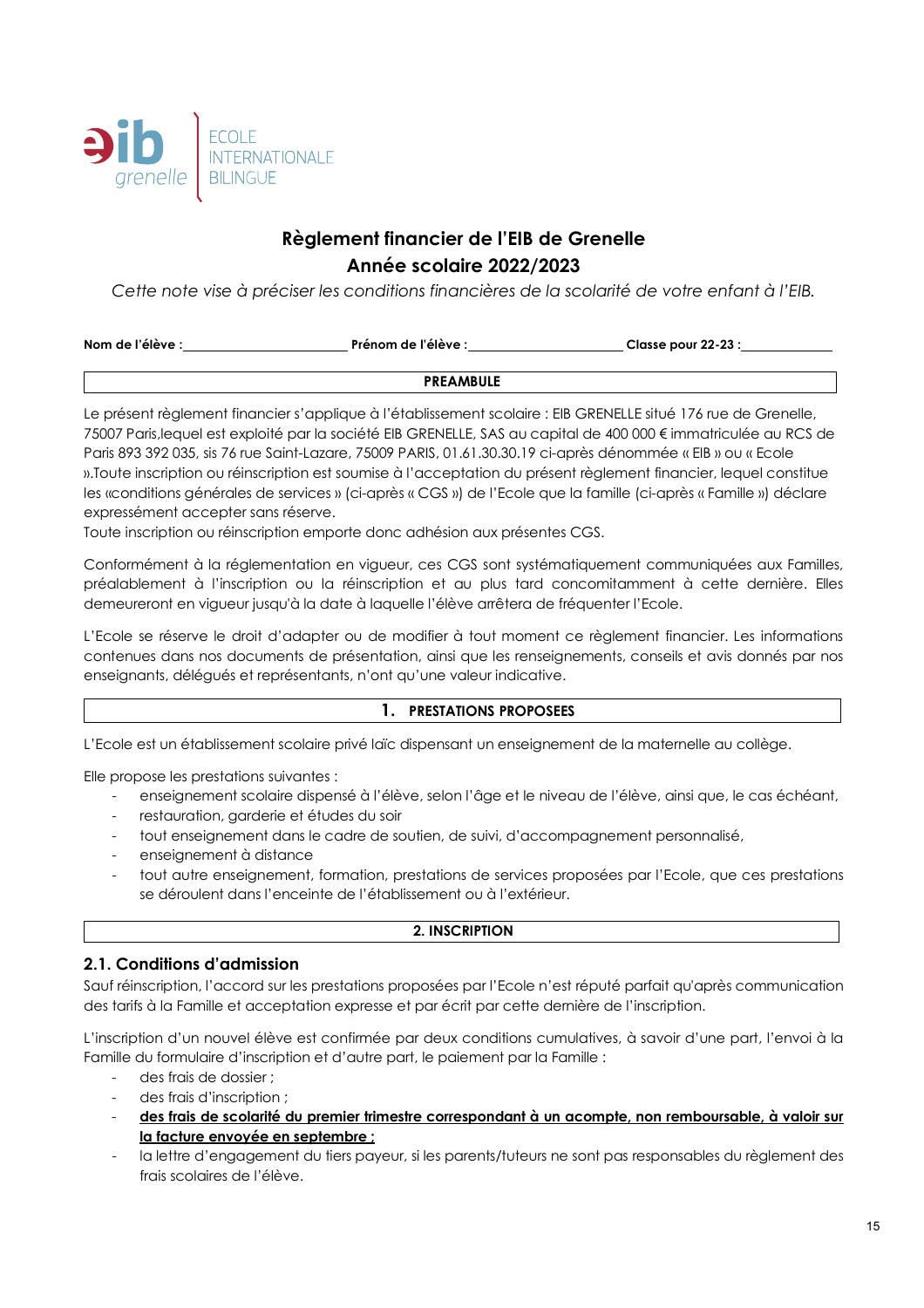L'inscription matérialise l'acceptation formelle par la Famille du présent règlement financier valant CGS et du tarif en vigueur pour l'année scolaire d'inscription, lequel est communiqué à la Famille préalablement à l'inscription.

L'Inscription à l'Ecole est d'une durée minimum d'une année scolaire. L'Ecole se réserve le droit de refuser pour motif légitime une ou des inscriptions.

Pour les élèves s'inscrivant en cours d'année 2022/2023, les frais scolaires annuels sont facturés au prorata temporis. Le mois pendant lequel l'élève arrive est facturé en totalité. Pour les élèves quittant l'école en cours de l'année scolaire, tout trimestre commencé est dû.

# **2.2. Clauses financières en cas d'annulation**

Si vous souhaitez annuler l'inscription d'un élève après son admission, l'Ecole doit se voir notifier la demande d'annulation dans les plus brefs délais, par lettre recommandée avec accusé de réception adressée à : EIB Paris - Services Administratif et Comptable – 76-78, Rue Saint Lazare - 75009 Paris.

Les conséquences financières sont les suivantes :

- Les frais de dossier et d'inscription ne sont pas remboursés ;
- En cas d'annulation de l'inscription de votre enfant de votre part, les frais de dossier et d'inscription versés seront valables pendant deux ans, pour les années académiques 2022-2023 et 2023-2024. L'école pourra toutefois appliquer une augmentation des frais de dossier et d'inscription pour l'année 2023-2024.
- Le remboursement de l'acompte est possible si l'établissement est informé de l'annulation **par lettre recommandée dans un délai de 15 jours calendaires maximum suivant l'admission de l'élève** (date indiquée sur la lettre d'admission définitive)**.**

Si l'annulation de l'admission s'effectue après ce délai de 15 jours calendaires courant à partir de la date d'admission de l'élève ci-avant précisée, les montants versés lors de l'inscription par la Famille ne seront pas remboursés par l'Ecole.

#### **3. REINSCRIPTION**

#### **3.1. Réinscription**

Toute réinscription à l'Ecole est **automatique** pour l'année scolaire, sauf dénonciation par la Famille par lettre recommandée avec accusé de réception adressée à l'établissement **au plus tard le 15 décembre de l'année scolaire en cours.**

L'acompte à valoir sur la facture annuelle de scolarité, ci-avant défini à l'article 2.1 des présentes CGS, sauf dénonciation dans les formes ci-avant stipulées, sera facturé à la Famille lors du deuxième trimestre de l'année en cours.

Un dossier comportant le présent règlement financier et les tarifs de l'Établissement sera adressé à la Famille au moins un mois avant la date butoir de dénonciation précitée. Le fait de ne pas dénoncer le contrat de scolarité avant cette date butoir vaudra acceptation par la Famille du présent règlement financier, et des tarifs adressés par l'Ecole. La décision finale appartiendra au Chef d'Etablissement en fin d'année.

#### **Faute de paiement de l'acompte ci-avant visé à leur date d'échéance, et/ou si votre solde est débiteur, l'Ecole se réserve le droit de ne pas confirmer la réinscription et de mettre un terme au contrat de scolarité à l'issue de l'année scolaire en cours, de sorte que la place de votre enfant ne sera plus garantie.**

Si la Famille opte pour un prélèvement automatique SEPA lors de son inscription ou de sa réinscription, l'acompte ci-avant visé sera automatiquement prélevé par l'Ecole.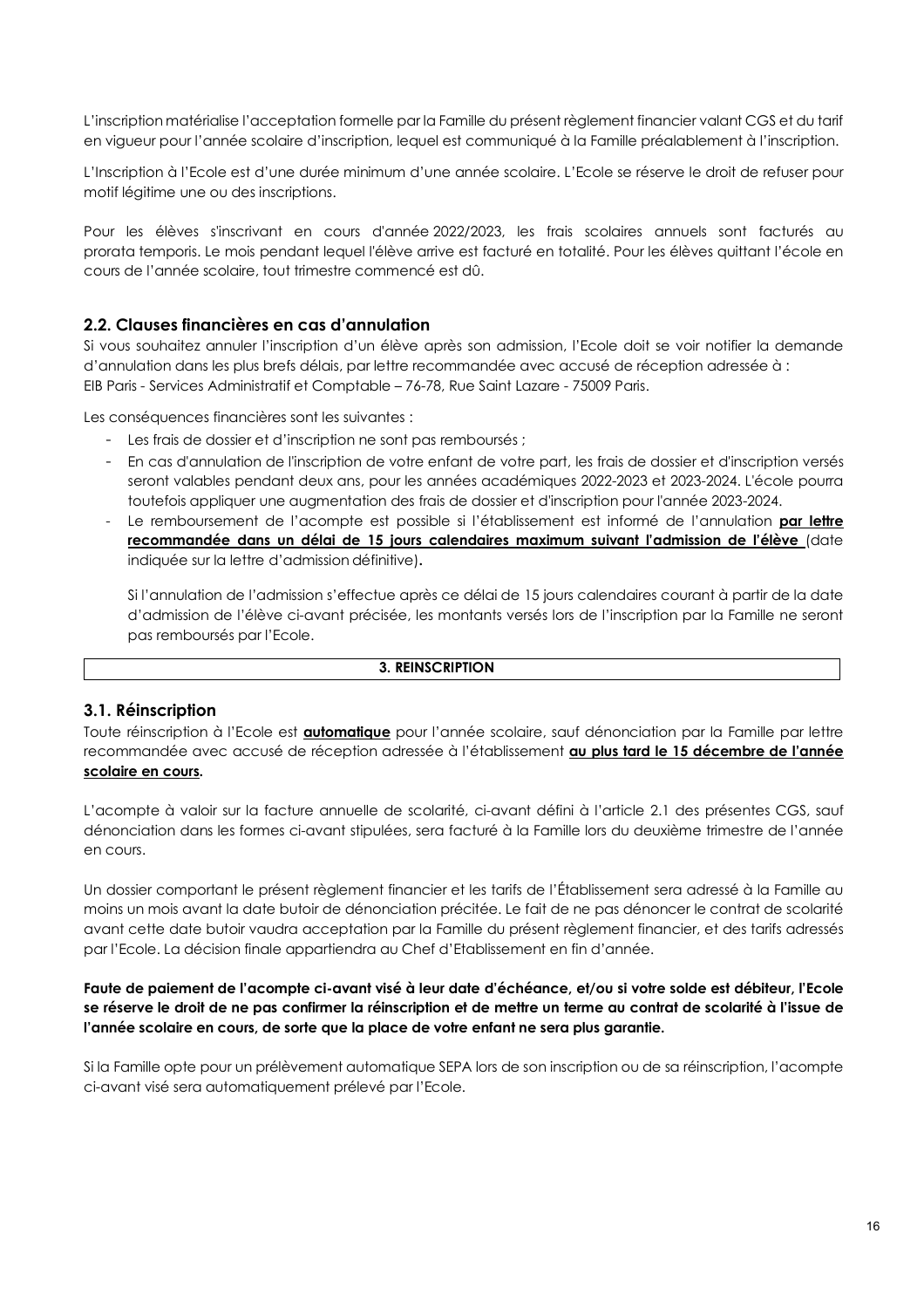# **3.2. Cas spécifiques d'annulation de la réinscription**

Dans certains cas spécifiques ci-après mentionnés, le remboursement des frais de réinscription ne sera possible **après la date du 15 février que dans l'hypothèse où la Famille n'aurait pas dénoncé le contrat de scolarité avant cette date dans les conditions stipulées à l'article 3.1 ci-dessus :**

- Orientation décidée par l'établissement vers un enseignement non dispensé dans un établissement EIB les frais de réinscription vous seront remboursés.
- Refus de redoublement décidé en juin par l'établissement. Vous devrez notifier votre refus du redoublement et donc l'annulation de réinscription aux Services Administratifs et Comptables (76-78, Rue Saint Lazare - 75009 Paris) par lettre recommandée avec accusé de réception avant le 29 juin de l'année en cours, afin d'obtenir le remboursement des frais de réinscription.

# **3.3. Redoublement**

Toute année de redoublement est facturée à la Famille sur la base des tarifs appliqués par l'Ecole pour l'année scolaire correspondante à l'année de redoublement de l'élève, ce que la Famille reconnaît et accepte expressément.

Il n'existe pas de tarifs spécifiques pour les années de redoublement au sein des établissements de l'Ecole.

Tout redoublement proposé par l'Ecole et accepté par l'élève et ses parents - postérieurement à la date butoir de réinscription automatique de l'élève pour l'année scolaire suivante stipulée à l'article 3.2 ci-avant - sera facturé sur la base des frais de scolarité et de l'acompte de réinscription prévus dans les tarifs communiqués par l'Ecole à la Famille, avant la date butoir précitée, sans que la Famille ne puisse en contester l'application à quelque titre que ce soit.

En cas de refus par la Famille du redoublement au sein de l'Ecole proposé et notifié par l'Ecole - après la date butoir de réinscription automatique prévue à l'article 3.1 du présent règlement financier - le contrat de scolarité sera résilié de plein droit et l'Ecole remboursera à la Famille l'acompte de réinscription, s'il a déjà été réglé.

Le refus de redoublement doit être notifié au plus tard le 30 juin de l'année scolaire en cours. Ce délai est stipulé à peine de forclusion contractuelle, c'est-à-dire que son non-respect entraînera de plein droit l'irrecevabilité de toute demande de refus tardive, avec les conséquences contractuelles et de droit y afférents, notamment en termes de facturation.

# **3.4. Orientation**

Toute orientation proposée par l'Ecole et acceptée par la Famille - postérieurement à la date butoir d'annulation, stipulée à l'article 3.1 ci-avant - sera facturée sur la base des frais de scolarité et de l'acompte de réinscription prévus dans les tarifs communiqués par l'Ecole à la Famille un mois avant la date butoir précitée, sans que la Famille ne puisse en contester l'application.

En cas de refus par la Famille de l'orientation proposée par l'Ecole au sein de ses établissements - après la date butoir précitée - le contrat sera résilié de plein droit et l'Ecole remboursera à la Famille les frais de scolarité et l'acompte de réinscription s'ils ont déjà été réglés par cette dernière.

De même, en cas d'orientation décidée par l'Ecole vers un enseignement non dispensé dans un établissement EIB - après la date butoir précitée - le contrat sera résilié de plein droit et l'Ecole remboursera à la Famille les frais de scolarité et de l'acompte de réinscription, s'ils ont déjà été réglés par cette dernière.

#### **4. TARIFS- FRAIS DE SCOLARITE – FRAIS OPTIONNELS - NAVETTE**

#### **4.1 Tarifs et frais de scolarité obligatoires**

Les frais de scolarité sont composés des frais d'étude de dossier pour les nouveaux inscrits, des frais d'inscription ou de réinscription, selon le cas, qui garantissent la place de l'élève lors de son inscription ou de sa réinscription, et des frais de scolarité annuels eux-mêmes.

Les autres frais obligatoires sont le fonds d'excellence, le dossier médical et l'assurance scolaire (si la Famille n'a pas fourni d'attestation de son assureur au plus tard le jour de la rentrée).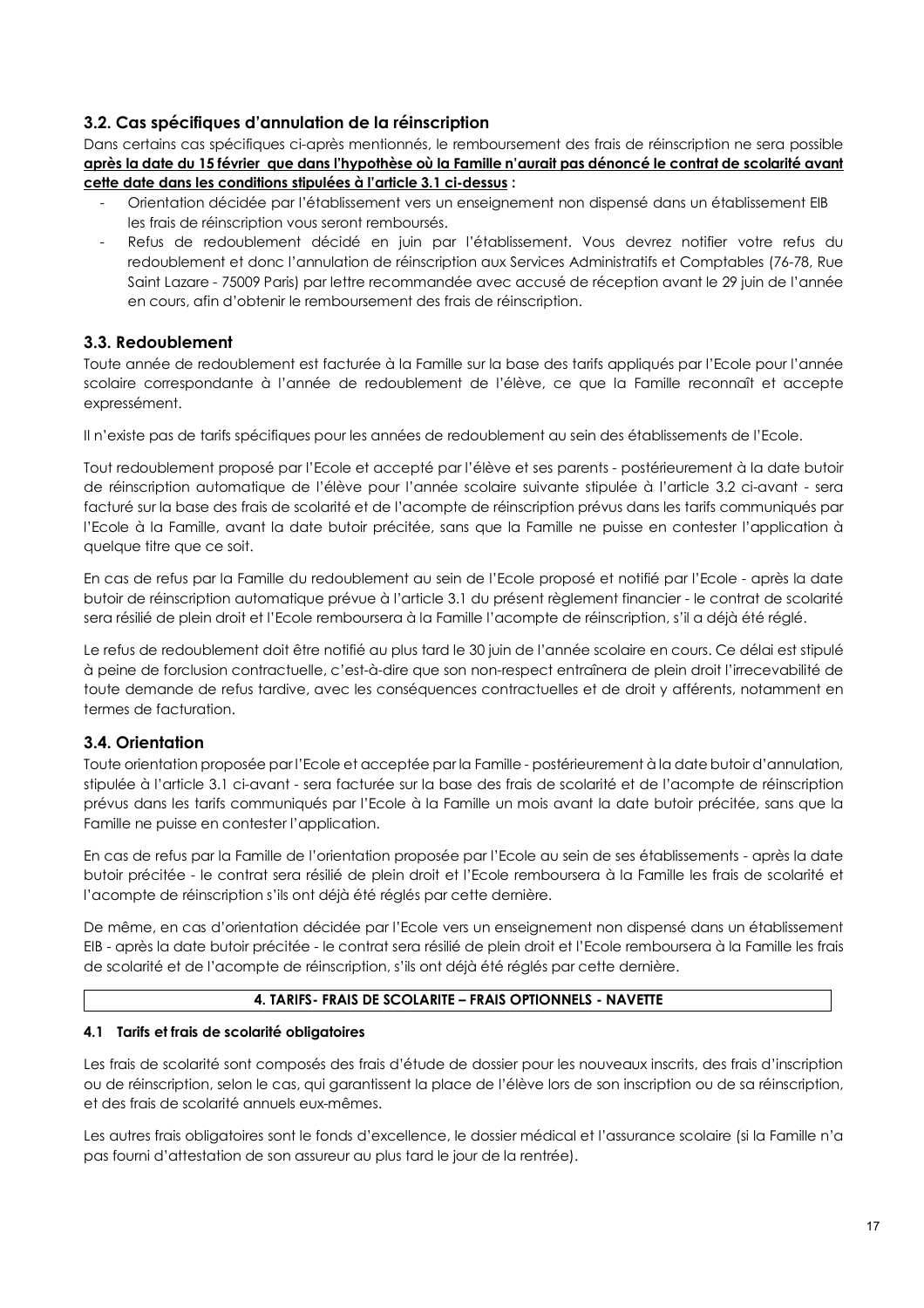Les prestations de l'Ecole sont fournies aux tarifs en vigueur au jour de l'inscription ou de la réinscription, selon la grille tarifaire transmise par l'Ecole à la Famille, préalablement à l'inscription ou à la réinscription.

Pour les familles ayant trois enfants ou plus, une réduction de 25% s'applique sur les frais d'inscription et les frais de scolarité à partir du troisième enfant (les deux premiers enfants ne bénéficient pas de la réduction).

#### **Les tarifs de l'Ecole s'entendent nets, étant précisé que les prestations proposées par l'Ecole ne sont pas soumises à la Taxe sur la Valeur Ajoutée.**

#### **4.2 Frais de restauration et autres frais optionnels**

Les frais de restauration sont facturés en complément des frais de scolarité obligatoires ci-avant mentionnés, aux tarifs indiqués sur la grille tarifaire transmise par l'Ecole lors de l'inscription ou de la réinscription. Il est précisé, s'agissant des frais de restauration, à savoir les repas du midi à la cafétéria 4 fois par semaine, qu'ils font l'objet d'un tarif à part des frais de scolarité. La cantine est toutefois obligatoire jusqu'à la fin de l'année scolaire. Ces frais de restauration seront donc facturés, jusqu'à la fin de l'année scolaire, selon les modalités prévues à l'article 5.1 pour les frais scolaires obligatoires. Les frais de restauration ne sont pas remboursables en cas d'absence de l'élève à la cantine, quelle qu'en soit la cause, même en cas de certificat médical fourni par la Famille, ce que la Famille reconnaît et accepte expressément.

Les frais optionnels de garderie, d'études du soir, de stages, d'activités extra-scolaires et d'accompagnement personnalisé sont facturés en complément des frais de scolarité.

Des frais de voyages scolaires, sorties scolaires ou autres projets pédagogiques pourront être ajoutés en sus des frais de scolarité après information par l'équipe enseignante. Le coût de ces prestations spécifiques ne pouvant être connu à l'avance, au moment de l'inscription, ni indiqué avec exactitude avant chaque trimestre, fera l'objet d'une participation par la Famille au moment de l'événement.

#### **5. FACTURATION-MODALITES DE REGLEMENT**

#### **5.1. Facturation**

La facturation est établie par l'Ecole selon des modalités annuelles.

L'élève est inscrit à l'Ecole pour l'année scolaire entière.

Les frais scolaires font l'objet de l'envoi aux familles :

- d'une facture des frais scolaires obligatoires en septembre de l'année scolaire concernée,
- d'une facture des frais optionnels au plus tard en novembre de l'année scolaire concernée.

Pour les élèves s'inscrivant en cours d'année à l'Ecole, les frais scolaires annuels sont facturés au *prorata temporis*. Le mois pendant lequel l'élève arrive est facturé en totalité.

# **5.2. Demi-pension**

Les frais d'inscription annuels à la cantine ou à la Lunch Box (encadrement pendant le temps de déjeuner, utilisation des équipements de restauration) sont facturés au plus tard en novembre, en une seule fois et payables en 3 fois. Il est possible d'inscrire un élève à la cantine ou à la Lunch Box, ou à toute autre option en cours d'année en

début de trimestre : les frais seront alors calculés au *prorata temporis*. Il est important de noter que l'inscription à la cantine ou à la formule Lunch Box vous engage pour l'année

complète. Toutefois, les éventuelles demandes de modification de statut sont à adresser par lettre ou par email exposant les motifs exceptionnels de cette démarche aux Services Administratifs et Comptables de l'EIB (76-78, Rue Saint Lazare - 75009 Paris) et ceci avant la fin de chaque période (avant le 20 novembre et le 20 février). Tout changement sera soumis à l'accord préalable de l'Administration : administration@eibparis.fr

NB : dates de trimestre

| 1 <sup>er</sup> Trimestre :   | 2° Trimestre :                        | 3 <sup>e</sup> trimestre : |
|-------------------------------|---------------------------------------|----------------------------|
| $1er$ septembre – 30 novembre | 1 <sup>er</sup> décembre – 28 février | $1er$ mars $-3$ juillet    |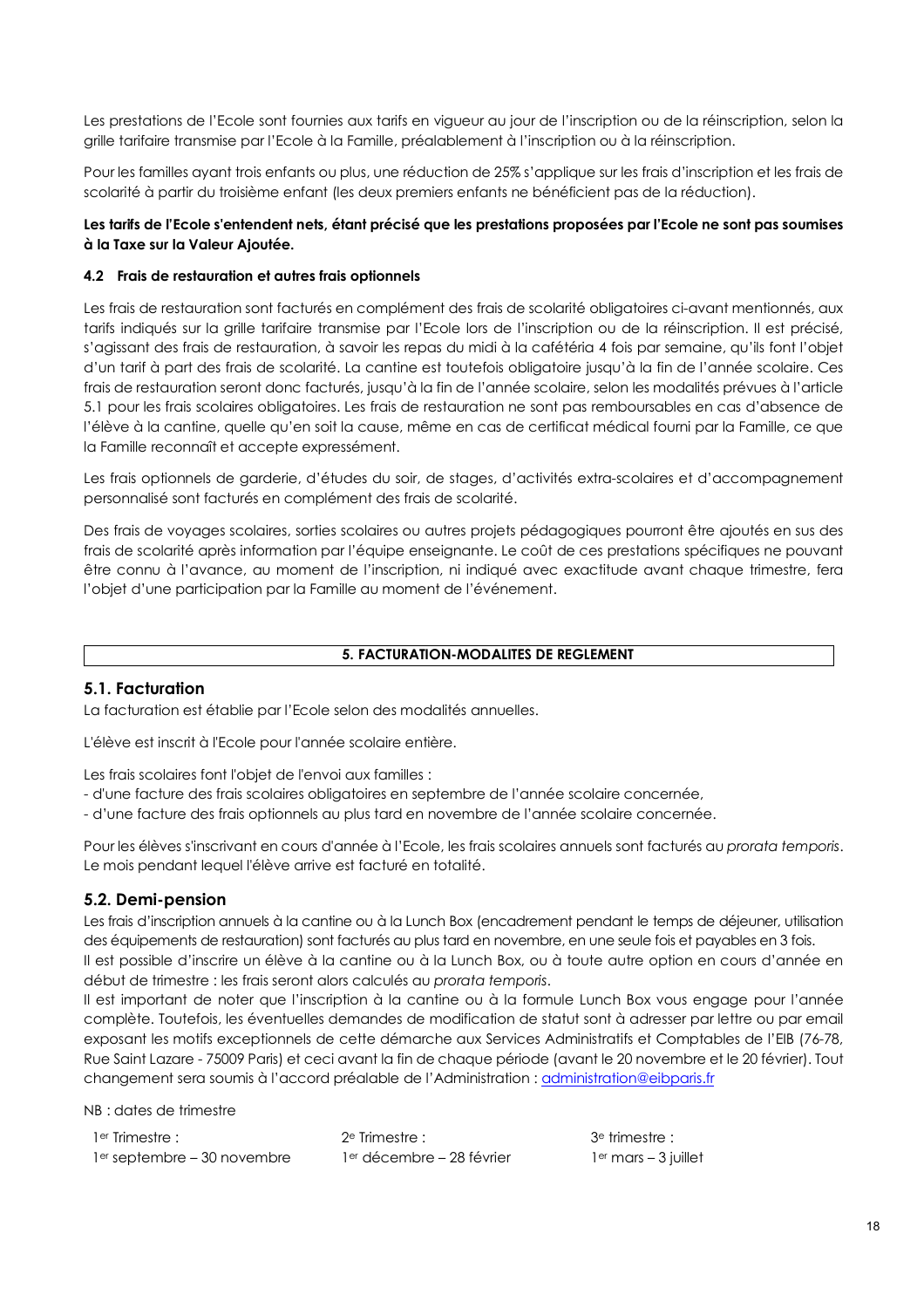# **5.3. Modalités de règlement**

Les factures de l'Ecole sont payables, à réception par la Famille selon les moyens de paiement suivants :

#### - **Par prélèvement automatique SEPA, à compter de la rentrée 2022-2023 selon aux choix :**

- 1 échéance qui sera prélevée : la 1ère semaine d'octobre
- 3 échéances trimestrielles : la 1ère semaine d'octobre 2022, de janvier 2022 et de mars 2023
- 9 échéances mensuelles suivantes : de la 1 ère semaine d'octobre 2022 à la première semaine de juin 2023. (dans ce cas, une facturation annuelle de 75 euros est ajoutée.)

En cas de réinscription, si la Famille a opté pour un paiement par prélèvement automatique SEPA, l'acompte visé à l'article 3.1 des présentes CGS devant être versé afin de confirmer la réinscription, sera automatiquement prélevé par l'Ecole lors de la réinscription.

Les familles ne nous ayant pas encore transmis leurs coordonnées bancaires devront nous retourner, complété, le formulaire SEPA, accompagné d'un Relevé d'Identité Bancaire.

Les prélèvements SEPA doivent être effectués de préférence depuis un compte bancaire en France. Néanmoins, le prélèvement SEPA est possible depuis :

- l'un des Pays de l'Union Européenne membres de la zone euro (Allemagne, Autriche, Belgique, Chypre (partie grecque), Espagne, Estonie, Finlande, France, Grèce, Irlande, Italie, Luxembourg, Malte, Pays-Bas, Portugal, Slovaquie, Slovénie)

- les pays suivants de l'Union Européenne hors de la zone euro : Bulgarie, Croatie, Danemark, Hongrie, Lettonie, Lituanie, Pologne, République Tchèque, Roumanie, Suède,

- les Pays de l'AELE (Association Européenne de Libre Échange) : Islande, Liechtenstein, Norvège, Suisse,

- Principautés de Monaco, Saint-Marin, et le Royaume-Uni

Pour les virements ou prélèvements provenant de banques étrangères, les frais seront à la charge du donneur d'ordre.

En cas de rejet d'un prélèvement, les frais facturés par notre établissement bancaire s'ajoutent au montant de la facture qui devra alors être réglée par chèque ou en espèces. Dans le cas de rejet de deux prélèvements consécutifs, les prélèvements sont suspendus et le montant des frais de scolarité restant dus est immédiatement exigible.

- Par virement ou en espèce, selon au choix :
	- 1 virement unique effectué la 1ère semaine d'octobre 2022
	- 2 virements effectués selon le calendrier suivant : la 1ère semaine d'octobre 2022 et mi-janvier 2023
- En espèces, dans la limite légale de 1.000 euros par facture pour les résidents fiscaux français et 15.000 euros par facture pour les résidents fiscaux étrangers ;
- Par chèque ou carte bleue uniquement pour le règlement des factures correspondant aux frais et activités suivantes, à l'exclusion de toute autre activité: activités extrascolaires / stages de vacances / voyages / frais d'inscription et de réinscription.

trimestre :  $mars - 3$  juillet

NB : dates de trimestre

| 1 <sup>er</sup> Trimestre :   | $2e$ Trimestre :                      | 3e   |
|-------------------------------|---------------------------------------|------|
| $1er$ septembre – 30 novembre | 1 <sup>er</sup> décembre – 28 février | ] ei |

# **5.4. Non-paiement des frais scolaires – Pénalités et intérêts de retards – Frais de recouvrement**

En cas de non-paiement des frais scolaires aux dates prévues, des intérêts de retard fixés au taux légal majoré de deux points et des pénalités de retard correspondant à 10 % de la facture impayée, seront automatiquement et de plein droit acquis à l'Ecole, sans formalité, ni mise en demeure préalable.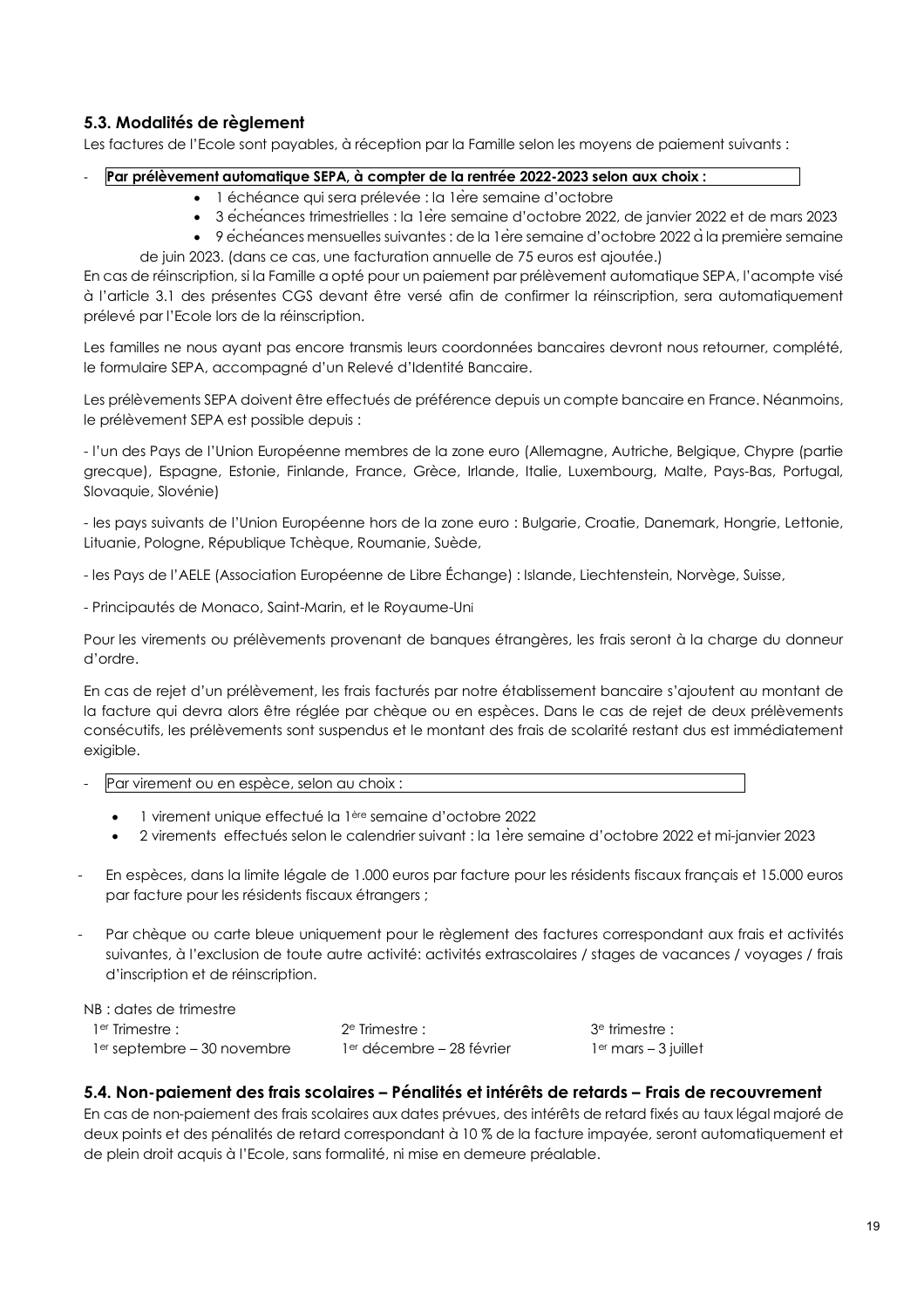En cas de non-paiement des factures aux dates prévues et après mise en demeure adressée dans les conditions et selon les formes stipulées à l'article 6 des présentes CGS, l'Ecole se réserve le droit de plus accepter l'élève en classe et de se prévaloir de la résiliation de plein droit du contrat de scolarité.

En outre, en cas de retard de paiement, des frais de recouvrement seront dus et appliqués comme suit : Lettre première relance : gratuit Lettre deuxième relance : gratuit Lettre troisième relance (mise en demeure) : 25 € Commandement d'huissier : 450 € Frais sur prélèvement ou chèque impayé : 100 €

Enfin, le non-paiement d'une facture de l'Ecole à son échéance entraînera l'exigibilité immédiate de la totalité des sommes dues à l'Ecole par la Famille, sans préjudice de toute autre action que l'Ecole serait en droit d'intenter à ce titre à l'encontre de la Famille.

# **5.5. Retrait anticipé de l'élève**

En cas de départ de l'élève en cours d'année, ses parents doivent prévenir la Direction par lettre recommandée avec accusé de réception, le plus tôt possible avant la date de départ. **Tout trimestre scolaire commencé reste dû en totalité à l'Ecole**. Les frais optionnels seront facturés au prorata.

#### **6. RESOLUTION POUR INEXECUTION**

Dans le cas où la Famille ou l'élève :

- manque à son obligation de paiement telle que définie à l'article 5 du présent règlement financier ;
- effectue une fausse déclaration lors de l'Inscription ;
- ne respecte pas les règles de discipline de l'Ecole ;
- si le niveau scolaire et l'implication de l'élève dans son travail n'étaient pas suffisants ;
- porte une atteinte grave à la sécurité ou au bon ordre de marche de l'Ecole ;
- manque gravement à l'une des obligations du présent règlement financier,

le contrat de scolarité serait alors résilié de plein droit, à l'initiative de l'Ecole et sur confirmation écrite de sa part de sa volonté à se prévaloir d'une telle résiliation de plein droit, après une mise en demeure notifiée à la Famille par pli recommandé avec accusé de réception, visant le ou les manquements dénoncés, qu'elle soit adressée sous forme électronique ou sous format papier, demeurée infructueuse plus de huit jours à compter de sa réception, la première présentation du pli recommandé AR par les services postaux faisant foi.

#### **7. DROIT DE PROPRIETE INTELLECTUELLE**

L'Ecole reste propriétaire de tous les droits de propriété intellectuelle qu'elle détient sur les méthodes, études, documents, ouvrages, dessins, cours… réalisés (même à la demande de la Famille) ou utilisés par ses enseignants en vue de la fourniture des prestations à la Famille. Le Famille s'interdit toute reproduction ou exploitation desdites méthodes, études, documents, ouvrages, dessins, cours… sans l'autorisation expresse, écrite et préalable de l'Ecole qui peut la conditionner à une contrepartie financière.

#### **8. RESPONSABILITE**

Les élèves demeurent sous la responsabilité et la surveillance de l'Ecole au cours de la réalisation des prestations (ie : enseignement présentiel, restauration, garderie...) et ce, conformément à la législation applicable. Nonobstant ce qui précède, chaque Famille s'engage à souscrire une assurance scolaire couvrant les dommages qu'un élève pourrait occasionner à un tiers ainsi que ceux qu'il pourrait subir. Il est enfin expressément convenu que la responsabilité de l'Ecole cesse dès la fin des Prestations (sortie des cours sur la base de l'emploi du temps de chaque élève), l'Ecole ne pouvant plus être responsable des dommages que subiraient ou feraient subir les élèves après la fin des Prestations. Les familles sont pécuniairement responsables des dégradations de locaux et d'installations scolaires faites par leurs enfants.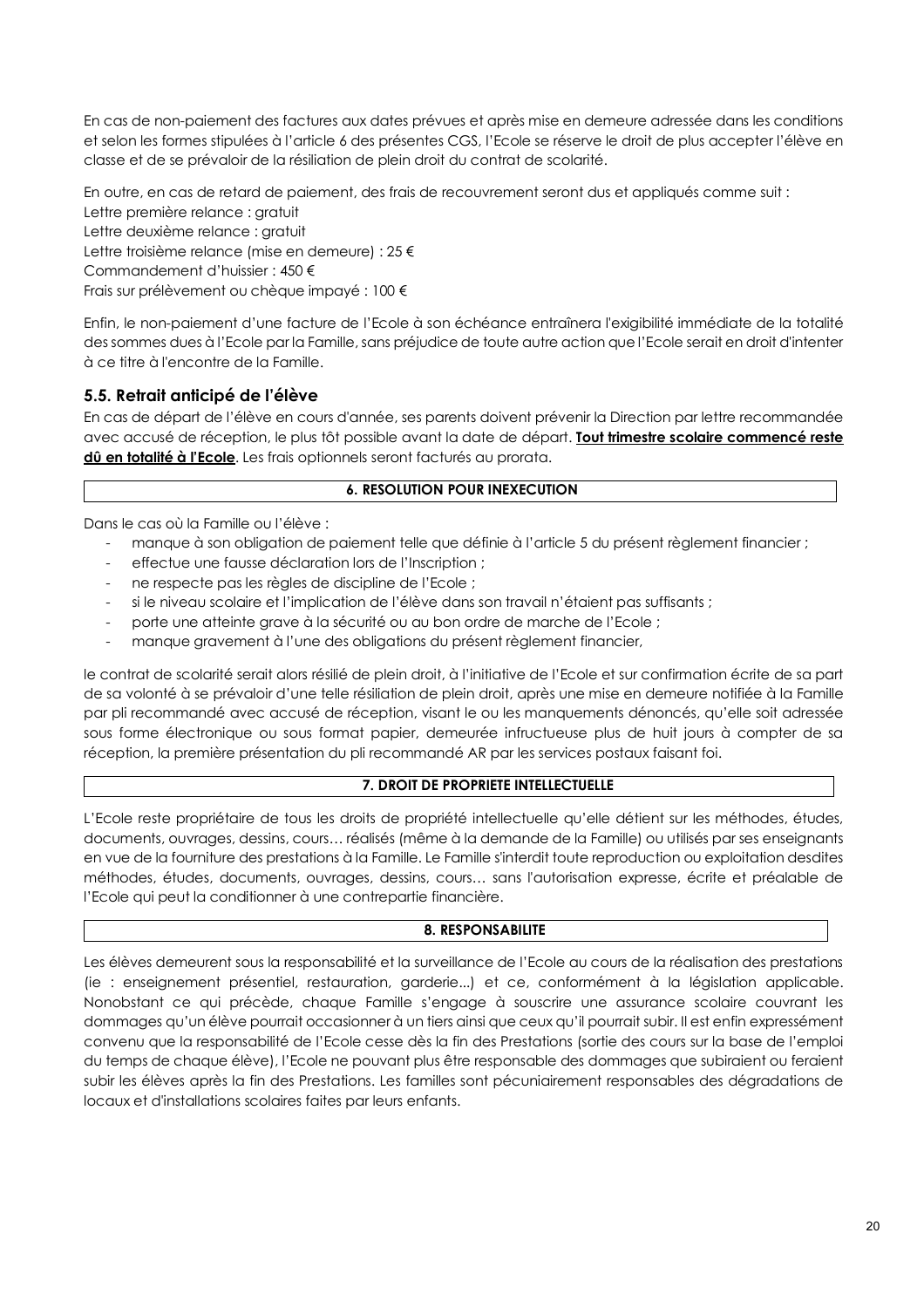#### **9. INFORMATIQUE ET LIBERTES – DONNEES PERSONNELLES**

En application de la loi n°78-17 du 6 janvier 1978 consolidée et du Règlement européen relatif à la protection des personnes physiques à l'égard du traitement des données à caractère personnel et à la libre circulation de ces données 2016/279 du 27 avril 2016 (« RGDP »), il est rappelé que les données nominatives et personnelles qui sont demandées à la Famille ou à l'élève sont nécessaires pour la gestion des élèves par l'Ecole. L'Ecole traite les informations personnelles concernant ses Clients et ses élèves avec la plus stricte confidentialité. Lors de l'inscription, seules sont demandées les informations indispensables pour une gestion efficace des élèves et un suivi attentif de chaque dossier. Les données personnelles de la Famille et de l'élève collectées sont essentiellement destinées à l'usage interne et au fonctionnement de l'Ecole. La collecte et le traitement des données personnelles destinées à l'usage précité relève de l'intérêt légitime de l'Ecole et de l'exécution même du contrat de scolarité, de sorte qu'ils ne nécessitent aucun consentement de la Famille ou de l'élève concerné.

En tout état de cause, la Famille accepte expressément et donne son consentement à la collecte et au traitement pour l'usage ci-avant défini, des données personnelles le concernant ou concernant l'élève dont il est le représentant légal.

Les données personnelles de la Famille collectées lors de son inscription et au cours du contrat de scolarité, pourront également être utilisées en vue de lui adresser des offres ou prestations commerciales provenant d'autres établissements scolaires exerçant sous l'enseigne EIB ou de tout autre établissement scolaire du groupe GlobEducate.

**La Famille accepte expressément et donne son consentement à la collecte et au traitement par l'Ecole, à des fins de prospection commerciale, des données personnelles le concernant, étant précisé que seules les données personnelles des parents ou du représentant légal de l'élève seront utilisées à cette fin, les données personnelles concernant les élèves ne seront pas utilisées, ni traitées pour cet usage commercial.** 

Les données personnelles collectées peuvent être enregistrées par Ecole sur un serveur sécurisé. Elles seront conservées par l'Ecole pendant toute la durée d'exécution du contrat et pour une durée, après la fin du contrat, d'un an maximum. L'Ecole s'engage à ce que la collecte et le traitement d'informations et de données personnelles respecte la loi n°78-17 du 6 janvier 1978 ainsi que le Règlement européen relatif à la protection des personnes physiques à l'égard du traitement des données à caractère personnel, et à la libre circulation de ces données 2016/279 du 27 avril 2016 (« RGDP »). A cet égard, l'Ecole précise qu'elle a mis en œuvre les mesures nécessaires et prévues au RGDP pour assurer la protection et la sécurisation des données personnelles qu'elle collecte et qu'elle traite.

L'Ecole informe la Famille qu'elle dispose d'un droit d'accès, de rectification, de modification, de portabilité, de suppression, d'effacement et d'opposition s'agissant des informations et des données personnelles qui les concernent ou concernant les élèves dont ils sont les représentant légaux, ainsi que d'opposition au traitement et à la collecte de ces données. La Famille dispose également d'un droit de révoquer, à tout moment, le consentement qu'elle a donné pour l'utilisation de ses données personnelles à des fins commerciales.

Pour exercer ses droits, la Famille peut écrire au délégué à la protection des données personnelles de l'Ecole à l'adresse mail suivante : rgpd.france@globeducate.fr

Il est par ailleurs précisé que l'Ecole dispose d'un système de vidéosurveillance dans ses locaux pour la sécurité des élèves, des parents et des enseignants et des biens. Les images sont conservées pendant un mois et peuvent être visionnées en cas d'incident, par le personnel habilité de l'Ecole et par les forces de l'ordre. La Famille peut accéder aux données et images la concernant ou concernant son ou ses Enfant (s) et demander leur effacement. Elle dispose également d'un droit d'opposition et d'un droit à la limitation du traitement de ces données et images.

Pour exercer ces droits et/ou pour toute question sur le traitement des données et images dans ce dispositif, la Famille peut contacter le délégué à la protection des données personnelles de l'Ecole à l'adresse ci-dessus indiquée.

Enfin, il est précisé que l'Ecole fait partie d'un groupe d'établissements scolaires privés situés en France et exerçant sous l'enseigne Globeducate (ci-après dénommée « le Groupe »). Afin de promouvoir et faire connaitre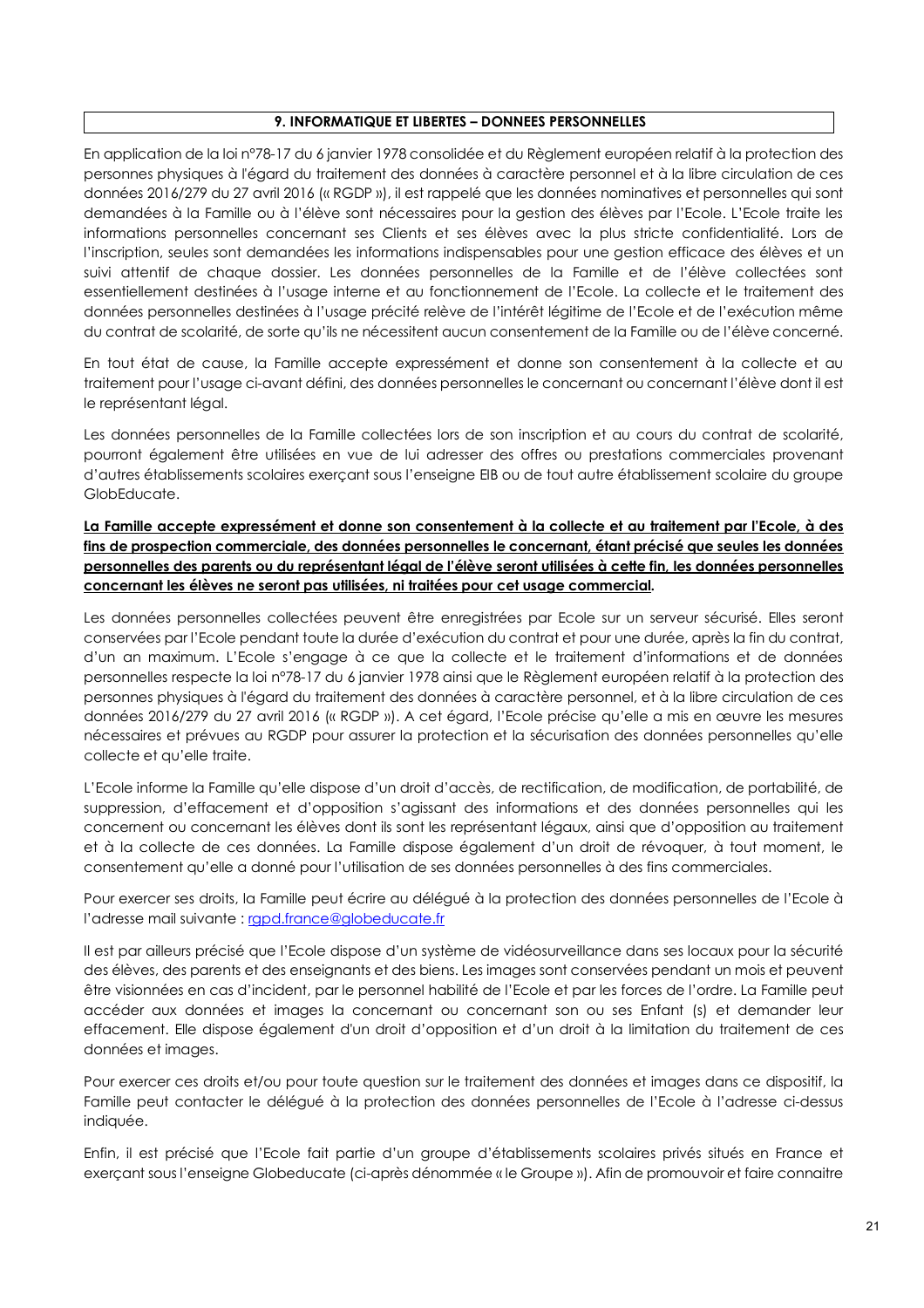les différents établissements du Groupe et leurs activités respectives, mais surtout dans l'hypothèse où l'Ecole serait complète ou en cas de déménagement des Familles, afin de pouvoir diriger les Familles vers d'autres établissements du Groupe, l'Ecole procède, avec ces autres écoles, à un partage de dossiers et de données personnelles collectées. L'Ecole assume, conjointement avec les établissements du Groupe avec lesquels elle procède à ce partage de données, la responsabilité du traitement pour les finalités ci-avant visées. A cet effet et conformément à l'article 26 du RGPD, l'Ecole et les établissements du Groupe ont mis en place, entre eux, un accord de partage de données intragroupe – disponible sur le site internet de l'école (« Privacy policy ») - lequel fixe de manière transparente leurs obligations respectives aux fins d'assurer le respect des exigences du RGPD, notamment en ce qui concerne l'exercice des droits de la personne concernée, et leurs obligations respectives quant à la communication des informations visées aux articles 13 et 14 du RGPD. Cet accord mentionne notamment l'identité et les coordonnées des établissements concernés par ce partage. Cet accord est transmis, concomitamment aux présentes CGS, aux Familles lors de leur demande d'inscription. Les Familles reconnaissent expressément avoir pris connaissance de cet accord et consentent à ce que leurs données personnelles soient partagées entre les établissements du groupe pour les finalités ci-avant visées et définies au sein de l'accord de partage de données précité. La Famille est informée qu'elle dispose d'un droit de révoquer, à tout moment, ce consentement.

#### **10. LITIGES**

Conformément à l'article L111-1 du Code de la consommation, la Famille est informée de la possibilité qu'elle a de recourir, en cas de litige, à un médiateur de la consommation ou à tout autre mode alternatif de règlement des différends. Conformément aux dispositions de l'article R. 616-1 du code de la consommation, la Famille a la possibilité de saisir le médiateur de la consommation dont les coordonnées sont ci-après mentionnées, en vue de tenter d'aboutir à une issue amiable :

#### **Médiation-net consommation**

34, Rue des Epinettes 75017 PARIS Pour une saisine en ligne : http://www.mediation-net-consommation.com/

A défaut d'accord amiable entre les parties, tous les litiges auxquels le présent contrat pourrait donner lieu, concernant tant sa validité, son interprétation, son exécution, sa résiliation, leurs conséquences et leurs suites, seront soumis aux tribunaux compétents dans les conditions de droit commun.

# **11. LANGUE DU CONTRAT - DROIT APPLICABLE**

De convention expresse entre les parties, les présentes CGS sont régies par le seul droit français. Elles sont rédigées en langue française.

Dans le cas où elles seraient traduites en une ou plusieurs langues, seul le texte français ferait foi en cas de litige.

Lorsque les CGS sont conclues entre des parties de nationalités différentes ou exécutées totalement ou partiellement à l'étranger, la loi applicable à celles-ci demeure la loi française.

# **12. GENERALITES**

Le fait pour l'une des Parties de ne pas exiger la stricte exécution des présentes CGS ou de l'une quelconque de leurs dispositions, ne sera pas considéré comme une renonciation à se prévaloir ultérieurement de l'un quelconque des termes des présentes CGS.

Si une ou plusieurs stipulations des présentes CGS venaient à être déclarées nulles ou inopposables du fait d'une évolution législative ou règlementaire, les autres stipulations garderaient alors toute leur force et leur validité, et les Parties s'efforceraient, dans les meilleurs délais, de leur substituer des stipulations équivalentes et reflétant leur commune intention.